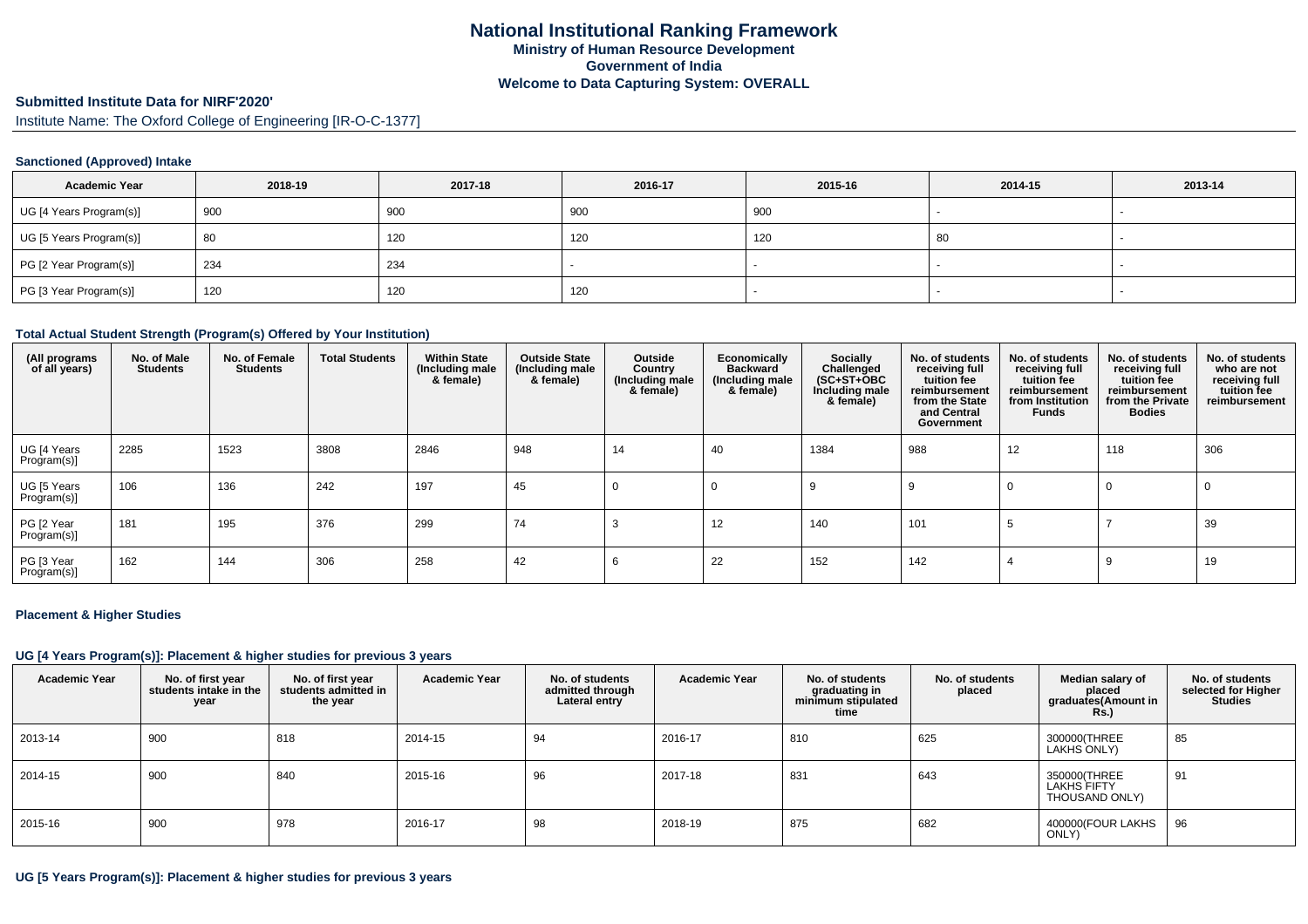| <b>Academic Year</b> | No. of first year<br>students intake in the<br>year | No. of first year<br>students admitted in<br>the year | <b>Academic Year</b> | No. of students<br>admitted through<br>Lateral entry | <b>Academic Year</b> | No. of students<br>graduating in<br>minimum stipulated<br>time | No. of students<br>placed | Median salary of<br>placed<br>graduates(Amount in<br>Rs.) | No. of students<br>selected for Higher<br><b>Studies</b> |
|----------------------|-----------------------------------------------------|-------------------------------------------------------|----------------------|------------------------------------------------------|----------------------|----------------------------------------------------------------|---------------------------|-----------------------------------------------------------|----------------------------------------------------------|
| 2012-13              | 40                                                  |                                                       | 2013-14              |                                                      | 2016-17              |                                                                |                           | O(Zero)                                                   |                                                          |
| 2013-14              | 80                                                  | 70                                                    | 2014-15              |                                                      | 2017-18              |                                                                |                           | O(Zero)                                                   |                                                          |
| 2014-15              | 80                                                  | 64                                                    | 2015-16              |                                                      | 2018-19              |                                                                |                           | O(Zero)                                                   |                                                          |

## **PG [2 Years Program(s)]: Placement & higher studies for previous 3 years**

| <b>Academic Year</b> | No. of first year<br>students intake in the<br>year | No. of first year<br>students admitted in<br>the year | <b>Academic Year</b> | No. of students graduating in minimum<br>stipulated time | No. of students<br>placed | Median salary of<br>placed<br>graduates(Amount in<br>R <sub>S</sub> | No. of students<br>selected for Higher<br><b>Studies</b> |
|----------------------|-----------------------------------------------------|-------------------------------------------------------|----------------------|----------------------------------------------------------|---------------------------|---------------------------------------------------------------------|----------------------------------------------------------|
| 2015-16              | 234                                                 | 209                                                   | 2016-17              | 206                                                      | 172                       | 450000(Four lakhs fifty<br>thousand only)                           | -20                                                      |
| 2016-17              | 234                                                 | 227                                                   | 2017-18              | 213                                                      | 177                       | 475000(Four lakhs<br>seventy five thousand<br>only)                 | 20                                                       |
| 2017-18              | 234                                                 | 231                                                   | 2018-19              | 224                                                      | 194                       | 500000(Five lakhs<br>only)                                          | 21                                                       |

# **PG [3 Years Program(s)]: Placement & higher studies for previous 3 years**

| <b>Academic Year</b> | No. of first year<br>students intake in the<br>year | No. of first year<br>students admitted in<br>the year | <b>Academic Year</b> | No. of students<br>admitted through<br>Lateral entry | <b>Academic Year</b> | No. of students<br>graduating in<br>minimum stipulated<br>time | No. of students<br>placed | Median salary of<br>placed<br>graduates(Amount in<br><b>Rs.)</b> | No. of students<br>selected for Higher<br><b>Studies</b> |
|----------------------|-----------------------------------------------------|-------------------------------------------------------|----------------------|------------------------------------------------------|----------------------|----------------------------------------------------------------|---------------------------|------------------------------------------------------------------|----------------------------------------------------------|
| 2014-15              | 120                                                 | 114                                                   | 2015-16              | U                                                    | 2016-17              | 108                                                            | 96                        | 375000(THEE LAKHS<br>SEVENTY FIVE<br>THOUSAND ONLY)              |                                                          |
| 2015-16              | 120                                                 | 118                                                   | 2016-17              |                                                      | 2017-18              | 109                                                            | 98                        | 400000(FOUR LAKHS<br>ONLY)                                       |                                                          |
| 2016-17              | 120                                                 | 119                                                   | 2017-18              | v                                                    | 2018-19              | 111                                                            | 99                        | 450000(FOUR LAKHS<br><b>FIFTY THOUSAND</b><br>ONLY)              |                                                          |

## **Ph.D Student Details**

| Ph.D (Student pursuing doctoral program till 2017-18; Students admitted in the academic year 2018-19 should not be entered here.) |                       |         |         |  |  |  |
|-----------------------------------------------------------------------------------------------------------------------------------|-----------------------|---------|---------|--|--|--|
|                                                                                                                                   | <b>Total Students</b> |         |         |  |  |  |
| Full Time                                                                                                                         |                       | O       |         |  |  |  |
| Part Time                                                                                                                         |                       | 72      |         |  |  |  |
| No. of Ph.D students graduated (including Integrated Ph.D)                                                                        |                       |         |         |  |  |  |
|                                                                                                                                   | 2018-19               | 2017-18 | 2016-17 |  |  |  |
| Full Time                                                                                                                         |                       |         |         |  |  |  |
| Part Time                                                                                                                         |                       |         |         |  |  |  |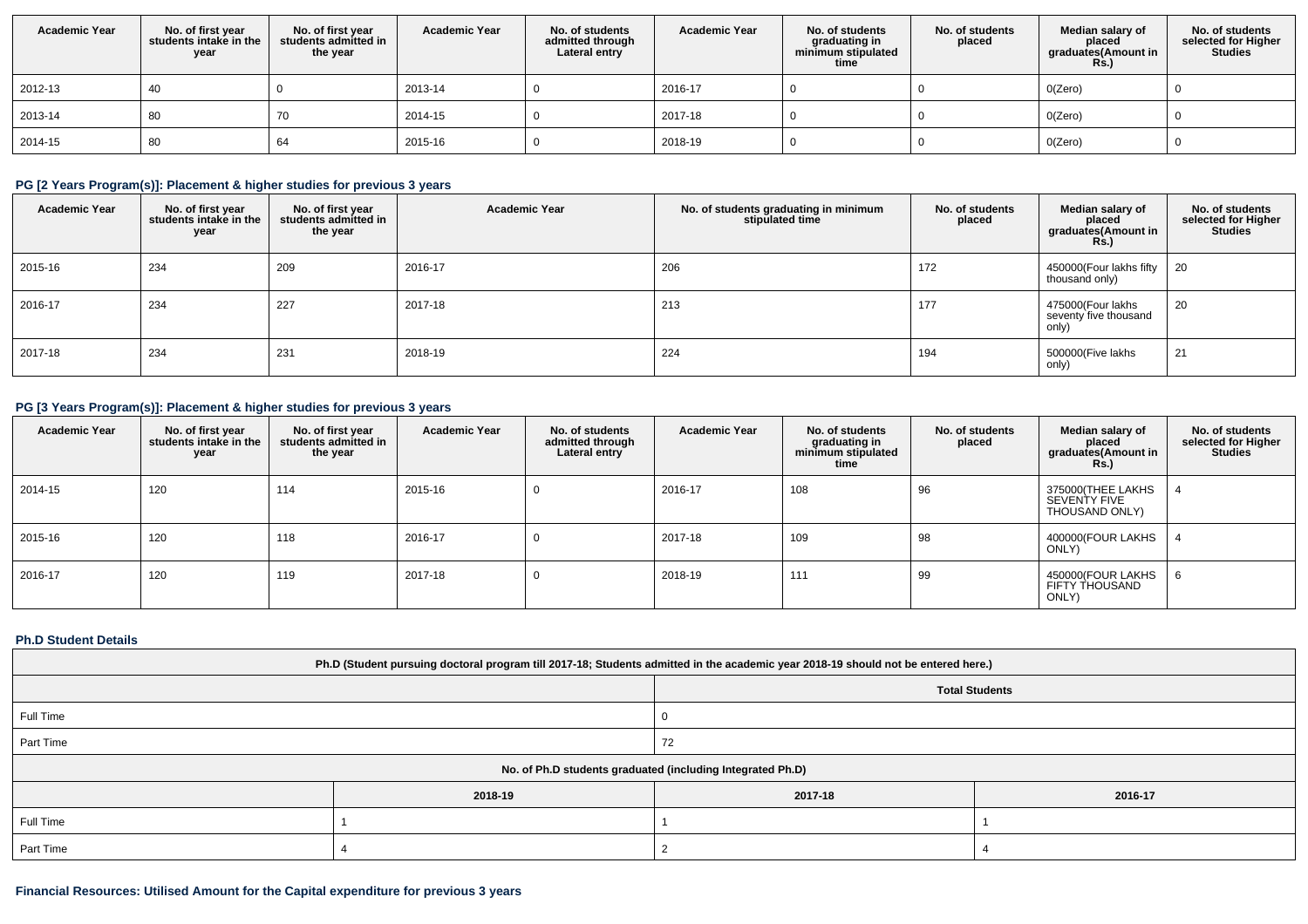| Academic Year                                                                                        | 2018-19                                                        | 2017-18                                                        | 2016-17                                                     |  |  |  |  |  |  |
|------------------------------------------------------------------------------------------------------|----------------------------------------------------------------|----------------------------------------------------------------|-------------------------------------------------------------|--|--|--|--|--|--|
|                                                                                                      | <b>Utilised Amount</b>                                         |                                                                | <b>Utilised Amount</b>                                      |  |  |  |  |  |  |
| Annual Capital Expenditure on Academic Activities and Resources (excluding expenditure on buildings) |                                                                |                                                                |                                                             |  |  |  |  |  |  |
| Library                                                                                              | 7779003 (Seventy seven laksh seventy night thousand and        | 7093104 (Seventy lakhs ninety three thousand one hundred       | 6504194 (Sixty five lakhs four thousand one hundred and     |  |  |  |  |  |  |
|                                                                                                      | three only)                                                    | and four only)                                                 | ninety four only)                                           |  |  |  |  |  |  |
| New Equipment for Laboratories                                                                       | 39830727 (Three crores ninety eight lakhs thirty thousand      | 31690102 (Three crores sixteen lakhs ninety thousand one       | 23010485 (Two crores thirty lakhs ten thousand four hundred |  |  |  |  |  |  |
|                                                                                                      | seven hundred and twenty seven only)                           | hundred and two only)                                          | and eighty five only)                                       |  |  |  |  |  |  |
| <b>Engineering Workshops</b>                                                                         | 5854612 (Fifty eight lakhs fifty four thousand six hundred and | 4845201 (Forty eight lakhs forty five thousand two hundred and | 2748531 (Twenty seven laksh forty eight thousand five       |  |  |  |  |  |  |
|                                                                                                      | two only)                                                      | one only)                                                      | hundred and thirty one only)                                |  |  |  |  |  |  |
| Other expenditure on creation of Capital Assets (excluding                                           | 11859253 (One crore eighteen lakhs fifty nine thousand two     | 7255177 (Seventy two lakhs fifty five thousand one hundred     | 5774334 (Fifty seven laksh seventy four thousand three      |  |  |  |  |  |  |
| expenditure on Land and Building)                                                                    | hundred and fifty three only)                                  | and seventy seven only)                                        | hundred and thirty four only)                               |  |  |  |  |  |  |

# **Financial Resources: Utilised Amount for the Operational expenditure for previous 3 years**

| <b>Academic Year</b>                                                                                                                                                                           | 2018-19                                                                                             | 2017-18                                                                                     | 2016-17                                                                                   |  |  |  |  |  |
|------------------------------------------------------------------------------------------------------------------------------------------------------------------------------------------------|-----------------------------------------------------------------------------------------------------|---------------------------------------------------------------------------------------------|-------------------------------------------------------------------------------------------|--|--|--|--|--|
|                                                                                                                                                                                                | <b>Utilised Amount</b>                                                                              | <b>Utilised Amount</b>                                                                      | <b>Utilised Amount</b>                                                                    |  |  |  |  |  |
| <b>Annual Operational Expenditure</b>                                                                                                                                                          |                                                                                                     |                                                                                             |                                                                                           |  |  |  |  |  |
| Salaries (Teaching and Non Teaching staff)                                                                                                                                                     | 363038259 (Thirty six crores thirty lakhs thirty eight thousand<br>two hundred and fifty nine only) | 310571560 (Thirty one crore five lakhs seventy one thousand<br>five hundred and sixty only) | 274207054 (Twenty seven crores forty two lakhs seven<br>thousand and fifty four only)     |  |  |  |  |  |
| Maintenance of Academic Infrastructure or consumables and<br>other running expenditures(excluding maintenance of hostels<br>and allied services, rent of the building, depreciation cost, etc) | 19766797 (One crore ninety seven lakhs sixty six thousand<br>seven hundred and ninety seven only)   | 16358062 (One Crore sixty three lakhs fifty eight thousand and<br>sixty two only)           | 13061491 (One crores thrity lakhs sixty one thousand four<br>hundred and ninety one only) |  |  |  |  |  |
| Seminars/Conferences/Workshops                                                                                                                                                                 | 7224759 (Seventy two lakhs twenty four thousand seven<br>hundred and fifty nine only)               | 6093050 (Sixty lakhs ninety three thousand and fifty only)                                  | 4806082 (Forty eight lakhs six thousand and eighty two only)                              |  |  |  |  |  |

### **IPR**

| Calendar year            | 2018 | 2017 | 2016 |
|--------------------------|------|------|------|
| No. of Patents Published |      |      |      |
| No. of Patents Granted   |      |      |      |

## **Sponsored Research Details**

| <b>Financial Year</b>                    | 2018-19                                               | 2017-18                                                                       | 2016-17                                          |
|------------------------------------------|-------------------------------------------------------|-------------------------------------------------------------------------------|--------------------------------------------------|
| Total no. of Sponsored Projects          | 16                                                    | 15                                                                            |                                                  |
| Total no. of Funding Agencies            |                                                       | 10                                                                            |                                                  |
| Total Amount Received (Amount in Rupees) | 8077500                                               | 7529824                                                                       | 6041500                                          |
| Amount Received in Words                 | Eighty lakhs seventy seven thousand five hundred only | Seventy five lakhs twenty nine thousand eight hundred and<br>twenty four only | Sixty lakhs forty one thousand five hundred only |

## **Consultancy Project Details**

| <b>Financial Year</b>             | 2018-19 | 2017-18 | 2016-17 |
|-----------------------------------|---------|---------|---------|
| Total no. of Consultancy Projects |         |         | -29     |
| Total no. of Client Organizations | - ZC    |         | 23      |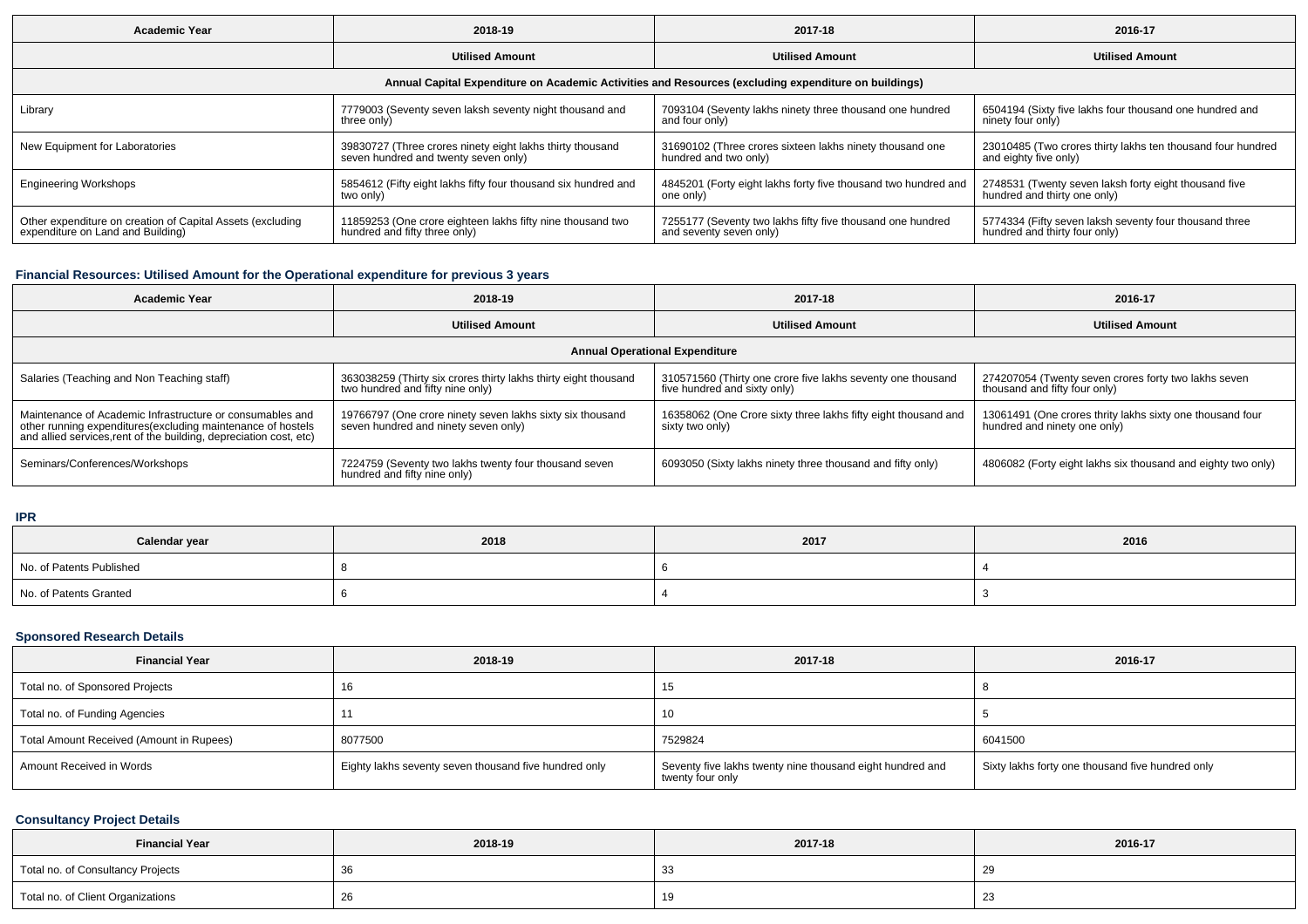| Total Amount Received (Amount in Rupees) | 1867000<br>1332590                       |                                                                 | 811520                                                   |  |
|------------------------------------------|------------------------------------------|-----------------------------------------------------------------|----------------------------------------------------------|--|
| Amount Received in Words                 | Eighteen lakhs sixty seven thousand only | Thirteen lakhs thirty two thousand five hundred and ninety only | Eight lakhs eleven thousand five hundred and twenty only |  |

## **Executive Development Program/Management Development Programs**

| <b>Financial Year</b>                                                                  | 2018-19 | 2017-18 | 2016-17 |
|----------------------------------------------------------------------------------------|---------|---------|---------|
| Total no. of Executive Development Programs/ Management<br><b>Development Programs</b> |         |         |         |
| Total no. of Participants                                                              | 140     | 110     | 108     |
| Total Annual Earnings (Amount in Rupees)(Excluding Lodging  <br>& Boarding Charges)    |         |         |         |
| Total Annual Earnings in Words                                                         | Zero    | Zero    | Zero    |

# **PCS Facilities: Facilities of physically challenged students**

| 1. Do your institution buildings have Lifts/Ramps?                                                                                                        | Yes, more than 80% of the buildings |
|-----------------------------------------------------------------------------------------------------------------------------------------------------------|-------------------------------------|
| 2. Do your institution have provision for walking aids, includingwheelchairs and transportation from one building to another for<br>handicapped students? | Yes                                 |
| <sup>1</sup> 3. Do your institution buildings have specially designed toilets for handicapped students?                                                   | Yes, more than 80% of the buildings |

## **Awards Details**

| 1. How many faculty member of your institution have received highly reputed national/international awards/recognition from central<br>government agencies in the previous academic year 2018-19 |                              |                                                    |                                                                                                                       |                                          | 27                                       |                            |                            |                               |                              |
|-------------------------------------------------------------------------------------------------------------------------------------------------------------------------------------------------|------------------------------|----------------------------------------------------|-----------------------------------------------------------------------------------------------------------------------|------------------------------------------|------------------------------------------|----------------------------|----------------------------|-------------------------------|------------------------------|
| Srno                                                                                                                                                                                            | Name of the Faculty          | Name of the Award                                  | <b>Name of the Central</b><br>aovernment<br>agency/international<br>agencies from where<br>award has been<br>received | Address of the<br>Agency giving award    | <b>Contact Email ID of</b><br>the Agency | Year of receiving<br>award | Email ID of the<br>faculty | Contact no. of the<br>faculty | Is it<br>Fellowship?(Yes/No) |
| $\overline{1}$                                                                                                                                                                                  | DR M S<br><b>SHASHIDHARA</b> | SARVOTHAMA<br><b>ACHARYA</b><br><b>PURASKAR</b>    | <b>INDIAN SEVER</b><br><b>HYDERBAD</b>                                                                                | <b>INDIAN SERVER.</b><br><b>HYDERBAD</b> | msshashidhara@qmail<br>.com              | 2019                       | hodmca@theoxford.ed<br>u   | 9845166153                    | <b>No</b>                    |
| 2                                                                                                                                                                                               | DR PREETA SHARAN             | <b>LIGHT EXCELLENCE</b><br>AWARD                   | <b>IEEE PHOTONIC</b><br><b>SOCIETY</b>                                                                                | <b>BANGALORE</b>                         | hodece@theoxford.ed<br>u                 | 2019                       | sharanpreeta@qmail.c<br>om | 944961266                     | <b>No</b>                    |
| 3                                                                                                                                                                                               | DR PREETA SHARAN             | <b>INTERNATIONAL</b><br><b>WOMENS DAY</b><br>AWARD | <b>GARDEN CITY</b><br>UNIVESITY                                                                                       | <b>BANGALORE</b>                         | hodece@theoxford.ed<br>u                 | 2019                       | sharanpreeta@qmail.c<br>om | 944961266                     | No                           |
| $\overline{4}$                                                                                                                                                                                  | Dr Sarvanna Kumar            | <b>Best Project</b>                                | <b>Childrens Education</b><br>Socity                                                                                  | JP Nagar Bengalore                       | info@theoxford.edu                       | 2019                       | saraninfo@gmail.com        | 944961266                     | <b>No</b>                    |
| 5                                                                                                                                                                                               | DR CHINA APPALA<br>NAIDU     | <b>BEST PROJECT</b>                                | <b>CHILDREN</b><br><b>EDUCATION</b><br><b>SOCIETY</b>                                                                 | J P NAGAR<br><b>BENGELORU</b>            | INFO@THEOXFORD.<br><b>EDU</b>            | 2019                       | chanr789@gmail.com         | 9490926956                    | <b>No</b>                    |
| 6                                                                                                                                                                                               | Dr VINODA                    | <b>BEST NBA</b><br><b>COORDINATOR</b>              | <b>CHILDRENS</b><br><b>EDUCATION SOCITY</b>                                                                           | <b>JP NAGAR</b><br><b>BENGALURU</b>      | info@theoxford.edu                       | 2019                       | engadmin@theoxford.<br>edu | 9035844845                    | <b>No</b>                    |
| $\overline{7}$                                                                                                                                                                                  | Dr CHANNAPA<br><b>GOWDA</b>  | <b>BEST ATHLETE</b>                                | <b>CHILDRENS</b><br><b>EDUCATION</b><br><b>SOCIETY</b>                                                                | <b>JP NAGAR</b><br><b>BENGALURU</b>      | info@theoxford.edu                       | 2019                       | sudee.info@gmail.com       | 9844321094                    | <b>No</b>                    |
| 8                                                                                                                                                                                               | Dr SRIDHAR N                 | <b>CENT PERCENT</b><br><b>RESULT</b>               | <b>CHILDRENS</b><br><b>EDUCATION</b><br><b>SOCIETY</b>                                                                | <b>JP NAGARA</b>                         | info@theoxford.edu                       | 2019                       | engadmin@theoxford.<br>edŭ | 9739456428                    | <b>No</b>                    |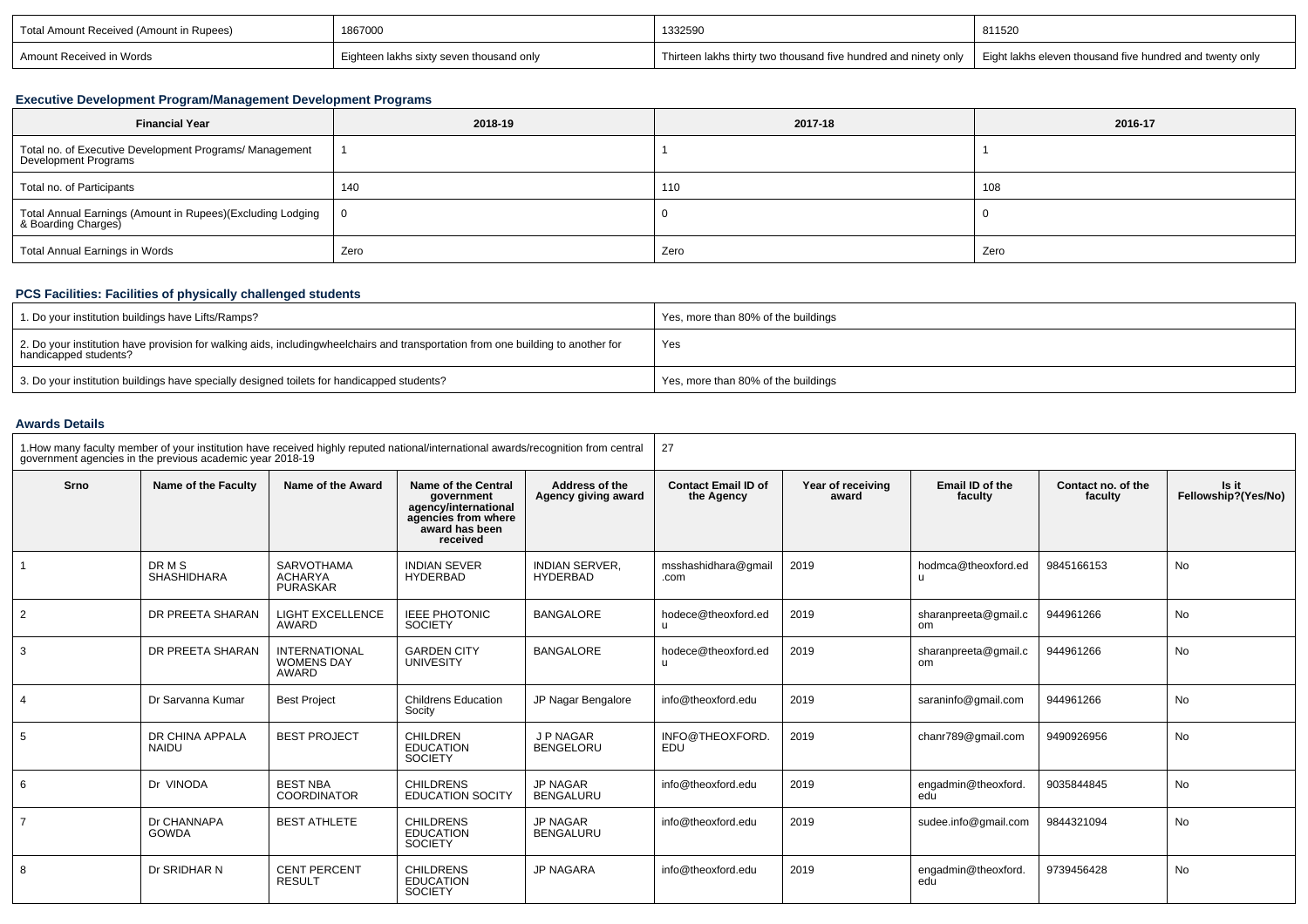| 9  | Dr LAYA TOJO                      | <b>BEST CULTURAL</b><br><b>COORDNATOR</b>                   | <b>CHILDRENS</b><br><b>EDUCATION</b><br><b>SOCIETY</b>   | JP NAGAR<br><b>BENGALURU</b>        | info@theoxford.edu | 2019 | layatojo@gmail.com                | 9448375862 | No |
|----|-----------------------------------|-------------------------------------------------------------|----------------------------------------------------------|-------------------------------------|--------------------|------|-----------------------------------|------------|----|
| 10 | Dr DEVI<br><b>VIGNESHWARI</b>     | <b>BEST NBA</b><br><b>COORDINATOR</b>                       | <b>CHILDREN S</b><br><b>EDUCATION</b><br><b>SOCIETY</b>  | <b>JP NAGAR</b><br><b>BENGELURU</b> | info@theoxford.edu | 2019 | devivighneshwari@gm<br>ail.com    | 9342129484 | No |
| 11 | Dr BHARATH V S                    | <b>BEST PATENT</b>                                          | <b>CHILDREN S</b><br><b>EDUCATION</b><br><b>SOCIETY</b>  | JP NAGAR<br><b>BENGALURU</b>        | info@theoxford.edu | 2019 | bharathpg2002@gmail<br>.com       | 9035325493 | No |
| 12 | <b>SHIVASHESHADRI</b>             | <b>BEST PROJECT</b><br><b>GUIDE</b>                         | <b>CHILDREN S</b><br><b>EDUCATION</b><br><b>SOCIETY</b>  | JP NAGAR                            | info@theoxford.edu | 2019 | shiv.shesh@gmail.com              | 9916778660 | No |
| 13 | PROF VIDYADHR<br><b>PUJAR</b>     | <b>BEST PROJECT</b><br><b>GUIDE</b>                         | <b>CHILDREN S</b><br><b>EDUCATION</b><br><b>SOCIETY</b>  | <b>JP NAGAR</b>                     | info@theoxford.edu | 2019 | vidyame7@gmail.com                | 8123340411 | No |
| 14 | PROF DIVAKARA                     | <b>BEST PROJECT</b>                                         | <b>CHILDREN S</b><br><b>EDUCATIONS</b><br><b>SOCIETY</b> | <b>JP NAGAR</b>                     | info@theoxford.edu | 2019 | divakarabdvt@gmail.c<br>om        | 9972744922 | No |
| 15 | PROF SALMA<br><b>KAUSAR</b>       | <b>CENT PERCENT</b><br><b>RESULTS</b>                       | <b>CHILDREN S</b><br><b>EDUCATION</b><br><b>SOCIETY</b>  | <b>JP NAGAR</b><br><b>BENGALURU</b> | info@theoxford.edu | 2019 | msalma_kausar@yaho<br>o.com       | 9886816326 | No |
| 16 | <b>DRTS</b><br><b>MALLESHAIAH</b> | <b>BEST UPCOMING</b><br><b>ENGINEER</b>                     | <b>CHILDREN S</b><br><b>EDUCATIONS</b><br><b>SOCIETY</b> | <b>JP NAGAR</b><br><b>BENGALURU</b> | info@theoxford.edu | 2019 | mallesh.ts.64@gmail.c<br>om       | 9632278408 | No |
| 17 | <b>KARUNA S</b>                   | <b>BEST UPCOMING</b><br><b>ENGINEER</b>                     | <b>CHILDREN S</b><br><b>EDUCATION</b><br><b>SOCIETY</b>  | JP NAGAR<br><b>BENGALURU</b>        | info@theoxford.edu | 2019 | karunakiran11@gmail.<br>com       | 9343140611 | No |
| 18 | PROF DEEPAK US                    | <b>BEST INNOVATIVE</b><br>PROJECT GUIDE                     | <b>CHILDREN S</b><br><b>EDUCATION</b><br><b>SOCIETY</b>  | JP NAGAR<br><b>BENGALURU</b>        | info@theoxford.edu | 2019 | deepakus15@gmail.co<br>m          | 9164518415 | No |
| 19 | PROF CHETAN                       | <b>CENT PERCENT</b><br><b>RESULT ACHIEVER</b><br>AWARD      | CHILDREN S<br><b>EDUCATION</b><br><b>SOCIETY</b>         | JP NAGAR<br><b>BENGALURU</b>        | info@theoxford.edu | 2019 | chetanraj365@gmail.c<br>om        | 9538581302 | No |
| 20 | PROF J C ACHUTHA                  | <b>BEST ATHLETE</b>                                         | <b>CHILDREN S</b><br><b>EDUCATION</b><br><b>SOCIETY</b>  | JP NAGAR<br><b>BENGALURU</b>        | info@theoxford.edu | 2019 | achutha.sir@gmail.co<br>m         | 9448955891 | No |
| 21 | DR THARAKA<br><b>RAMIREDDY</b>    | <b>BEST NSS</b><br><b>COORDINATOR</b>                       | <b>CHILDREN S</b><br><b>EDUCATION</b><br><b>SOCIETY</b>  | JP NAGAR<br><b>BENGALURU</b>        | info@theoxford.edu | 2019 | ktrreddy@gmail.com                | 9741633223 | No |
| 22 | PROF JYOTI<br>SHANKAR RAO         | <b>BEST PAPER AWARD</b>                                     | <b>CHILDREN S</b><br><b>EDUCATION</b><br><b>SOCIETY</b>  | <b>JP NAGAR</b><br><b>BENGALURU</b> | info@theoxford.edu | 2019 | jyotimaheshramojwar<br>@gmail.com | 7829474602 | No |
| 23 | PROF ABDUL<br>KHADER              | <b>CENT PERCENT</b><br><b>RESULI ACHIEVER</b>               | <b>CHILDREN S</b><br>EDUCATION<br><b>SOCIETY</b>         | <b>JP NAGAR</b><br><b>BENGALURU</b> | info@theoxford.edu | 2019 | abdulkhaderch@gmail.<br>com       | 9663388452 | No |
| 24 | PROF SREENIVASA<br>REDDY          | BEST<br><b>MATHEMATICIAN</b>                                | <b>CHILDREN S</b><br><b>EDUCATION</b><br>SOCIETY         | JP NAGAR<br>BENGALURU               | info@theoxford.edu | 2019 | srireddy_sri@yahoo.co<br>.in      | 8904195520 | No |
| 25 | MAHESH G                          | <b>BEST PHYSICAL</b><br><b>EDUCATION</b><br><b>DIRECTOR</b> | CHILDREN S<br><b>EDUCATION</b><br><b>SOCIETY</b>         | JP NAGAR<br><b>BENGALURU</b>        | info@theoxford.edu | 2019 | engadmin@theoxford.<br>edū        | 9902805745 | No |
| 26 | PROF SAHANA                       | <b>BEST TEACHER</b>                                         | <b>CHILDRENS</b><br><b>EDUCATION</b><br>SOCIETY          | JP NAGAR<br>BENGALURU               | info@theoxford.edu | 2019 | sahanapradeep@gmail<br>.com       | 9901994913 | No |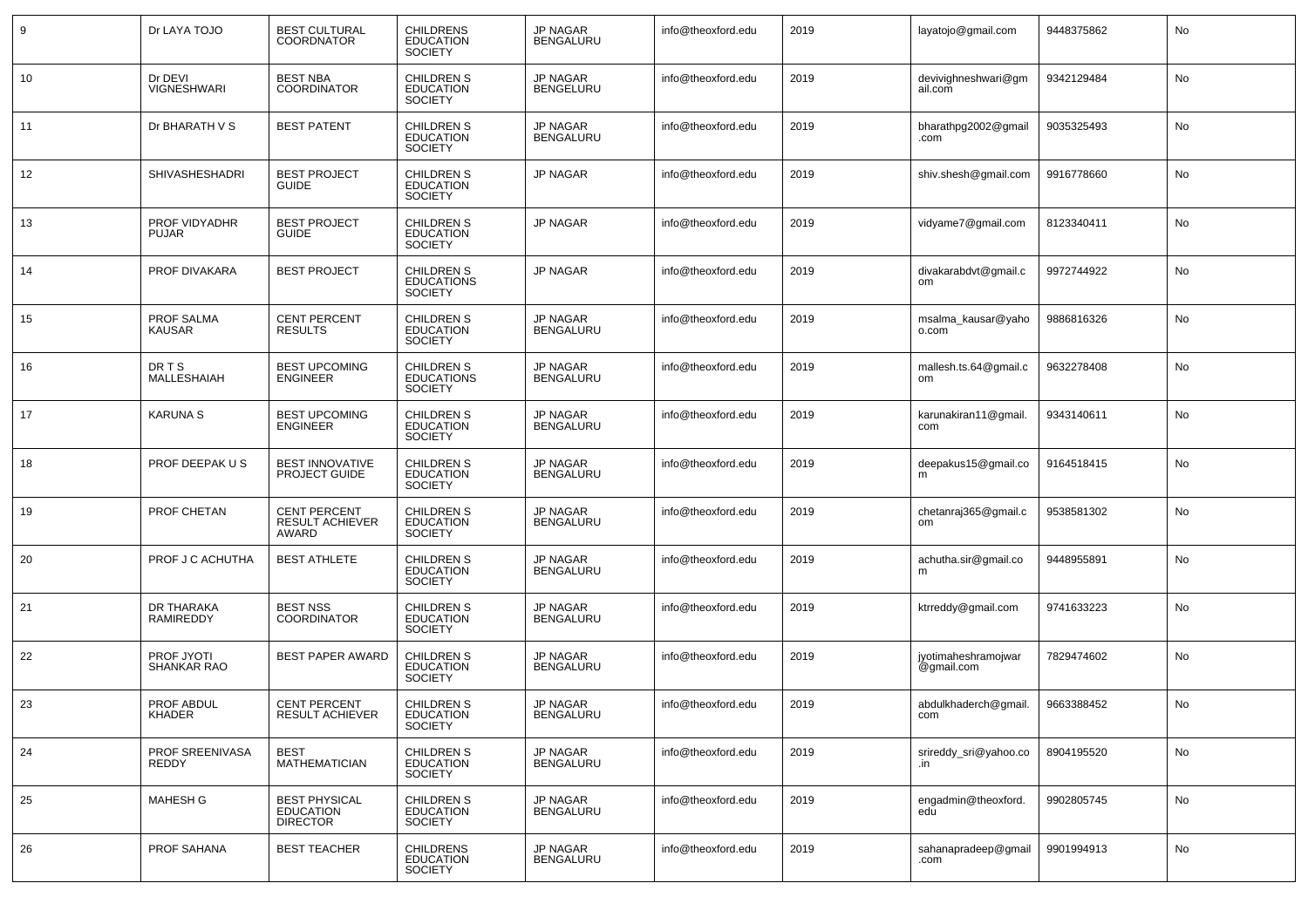|                                                                                                              | DR KATHIRAVAN | <b>BEST PAPER</b> | <b>CHILDRENS</b><br><b>EDUCATION</b><br><b>SOCIETY</b> | <b>JP NAGAR</b><br>BENGALURU | info@theoxford.edu | 2019 | hodmbatoce@gmail.co | 9994048605 | No. |
|--------------------------------------------------------------------------------------------------------------|---------------|-------------------|--------------------------------------------------------|------------------------------|--------------------|------|---------------------|------------|-----|
| 2. How many students of your institution have won international awards in the previous academic year 2018-19 |               |                   |                                                        |                              |                    |      |                     |            |     |

## **Accreditation**

#### **NBA Accreditation**

| 1. Does your institute have a valid NBA Accreditation? |                                                                                            | <b>YES</b>                    |                             |  |  |  |
|--------------------------------------------------------|--------------------------------------------------------------------------------------------|-------------------------------|-----------------------------|--|--|--|
|                                                        | Total number of programs (whose two batches have passed out) in the institution/department | Number of programs accredited |                             |  |  |  |
|                                                        |                                                                                            |                               |                             |  |  |  |
| Name of the accredited program                         | Valid from                                                                                 | Valid upto                    | <b>Accreditation Status</b> |  |  |  |
| COMPUTER SCIENCE AND ENGINEERING                       | 30-06-2018                                                                                 | 30-06-2021                    | Accredited for 3 years      |  |  |  |
| INFORMATION SCIENCE AND ENGINEERING                    | 30-06-2018                                                                                 | 30-06-2021                    | Accredited for 3 years      |  |  |  |
| ELECTRICAL AND ELECTRONICS ENGINEERING                 | 30-06-2018                                                                                 | 30-06-2021                    | Accredited for 3 years      |  |  |  |
| ELECTRONICS AND COMMUNICATION ENGINEERING              | 30-06-2019                                                                                 | 30-06-2022                    | Accredited for 3 years      |  |  |  |
| <b>BIOTECHNOLOGY</b>                                   | 30-06-2019                                                                                 | 30-06-2022                    | Accredited for 3 years      |  |  |  |

### **NAAC Accreditation**

| 1. Does your institute have a valid NAAC Accreditation? |            | <b>YES</b> |             |
|---------------------------------------------------------|------------|------------|-------------|
| <b>Valid from</b>                                       | Valid upto |            | <b>CGPA</b> |
| 04-05-2014                                              | 05-05-2019 |            | 2.35        |

#### **ICAR Accreditation**

| ICAR Accreditation?<br>Do.<br>* institute have.<br>a validi. | 1 Y V |
|--------------------------------------------------------------|-------|
|--------------------------------------------------------------|-------|

# **Village Adoption**

| nstitute adopted any village under Unnat Bharat Scheme? | <b>YES</b> |
|---------------------------------------------------------|------------|
|                                                         |            |

## **Faculty Details**

| Srno       | Name                | Age | Designation            | Gender | Qualification | <b>Experience (In</b><br>Months) | <b>Is Associated</b><br><b>Last Year</b> | Currently<br>working with<br>institution? | Joining Date | <b>Leaving Date</b>      | <b>Association type</b> |
|------------|---------------------|-----|------------------------|--------|---------------|----------------------------------|------------------------------------------|-------------------------------------------|--------------|--------------------------|-------------------------|
|            | Anupa Suguraman     | 35  | Assistant<br>Professor | Female | B. Arch       | 154                              | Yes                                      | Yes                                       | 28-07-2017   | $\sim$                   | Regular                 |
| $\epsilon$ | BENNY KURIAN        | 50  | Associate<br>Professor | Male   | B. Arch       | 288                              | Yes                                      | Yes                                       | 07-08-2014   | $\sim$                   | Regular                 |
|            | C NAGA<br>VAISHNAVI | 28  | Assistant<br>Professor | Female | M.Arch.       | 72                               | Yes                                      | Yes                                       | 05-09-2018   | $\sim$                   | Regular                 |
|            | <b>GANAPATHY N</b>  | 50  | Associate<br>Professor | Male   | M.Arch.       | 264                              | Yes                                      | Yes                                       | 30-07-2019   | $\overline{\phantom{a}}$ | Visiting                |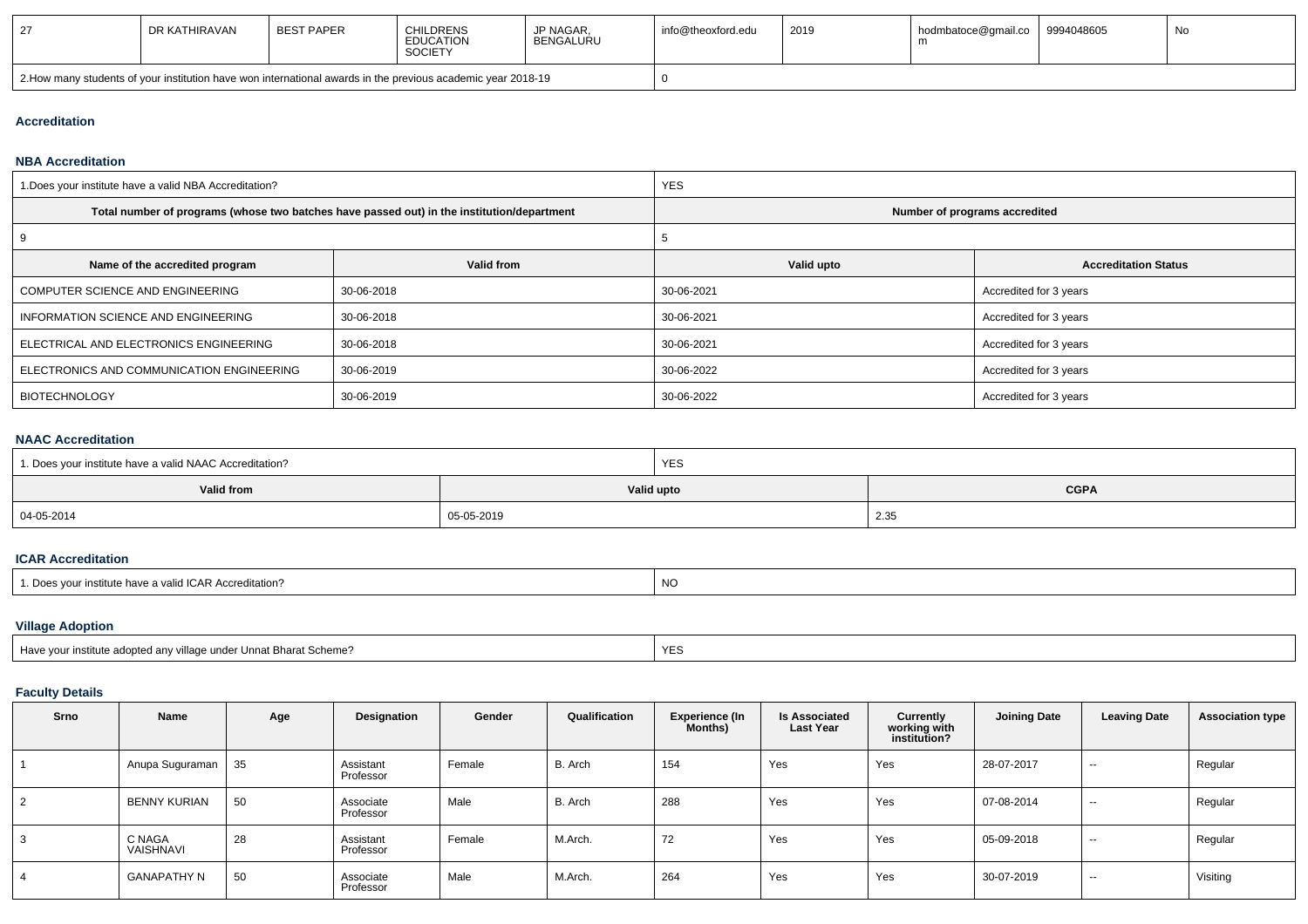| 5              | <b>GURUSWAMY K</b>               | 52 | Associate<br>Professor                              | Male   | M.Arch. | 300 | Yes | Yes | 06-09-2014 | $\sim$                   | Visiting |
|----------------|----------------------------------|----|-----------------------------------------------------|--------|---------|-----|-----|-----|------------|--------------------------|----------|
| 6              | HARSHAVARDHA<br>N JATKAR         | 76 | Professor                                           | Male   | B. Arch | 408 | Yes | Yes | 21-08-2015 | $\sim$                   | Visiting |
| $\overline{7}$ | JHARNA<br>DONGRE                 | 34 | Assistant<br>Professor                              | Female | B. Arch | 65  | Yes | Yes | 30-07-2018 | $\sim$                   | Regular  |
| 8              | Kavitha Kamath                   | 43 | Assistant<br>Professor                              | Female | M.Arch. | 158 | Yes | Yes | 09-08-2017 | $\sim$                   | Regular  |
| 9              | <b>KIRTI PARVATHI</b>            | 39 | Associate<br>Professor                              | Female | M.Arch. | 184 | Yes | Yes | 01-02-2016 | $\overline{\phantom{a}}$ | Regular  |
| 10             | <b>MADHURIMA</b><br><b>BAKSI</b> | 37 | Assistant<br>Professor                              | Female | B. Arch | 57  | Yes | Yes | 21-02-2018 | $\sim$                   | Regular  |
| 11             | <b>MEGHAVARSHINI</b>             | 34 | Assistant<br>Professor                              | Female | M.Tech  | 84  | Yes | Yes | 06-08-2015 | $\sim$                   | Regular  |
| 12             | <b>MRUNAL H PATIL</b>            | 42 | Assistant<br>Professor                              | Female | B. Arch | 230 | Yes | Yes | 21-08-2015 | $\sim$                   | Visiting |
| 13             | PRAGANA<br>KRISHNA               | 39 | Assistant<br>Professor                              | Female | B. Arch | 160 | Yes | Yes | 17-07-2015 | $\sim$                   | Regular  |
| 14             | <b>PRANOTI</b><br>NAGARAJ        | 55 | Professor                                           | Female | M.Arch. | 290 | Yes | Yes | 29-03-2019 | $\sim$                   | Regular  |
| 15             | <b>RAJESHK</b>                   | 42 | Assistant<br>Professor                              | Male   | B. Arch | 252 | Yes | Yes | 21-08-2015 | --                       | Visiting |
| 16             | RAMESH<br><b>GABHIRAOPET</b>     | 38 | Assistant<br>Professor                              | Male   | B. Arch | 180 | Yes | Yes | 20-07-2016 | --                       | Visiting |
| 17             | <b>RIJOE GEORGE</b>              | 41 | Assistant<br>Professor                              | Male   | B.Sc.   | 226 | Yes | Yes | 16-02-2016 | --                       | Visiting |
| 18             | Rupa Swamy                       | 37 | Assistant<br>Professor                              | Female | M.Arch. | 198 | Yes | Yes | 31-07-2017 | --                       | Regular  |
| 19             | S GURUDUTT                       | 54 | Dean / Principal /<br>Director / Vice<br>Chancellor | Male   | M.Arch. | 396 | Yes | Yes | 05-06-2019 | --                       | Regular  |
| 20             | SAMRUDDHI<br><b>RODE</b>         | 31 | Assistant<br>Professor                              | Female | B. Arch | 103 | Yes | Yes | 01-09-2016 | $\overline{a}$           | Regular  |
| 21             | SANDHYA<br><b>SHARAD</b>         | 55 | Associate<br>Professor                              | Female | B. Arch | 196 | Yes | Yes | 29-07-2015 | $\overline{\phantom{a}}$ | Regular  |
| 22             | <b>SMITA RAJGIRI</b>             | 35 | Associate<br>Professor                              | Female | M.Arch. | 144 | Yes | Yes | 30-07-2014 | $\sim$                   | Regular  |
| 23             | SRINIVASA<br><b>NAIDU</b>        | 50 | Associate<br>Professor                              | Male   | B. Arch | 252 | Yes | Yes | 31-07-2019 |                          | Visiting |
| 24             | TITHI<br>SHRIVASTAVA             | 33 | Assistant<br>Professor                              | Female | M.Arch. | 54  | Yes | Yes | 01-02-2016 | u,                       | Regular  |
| 25             | TULIKA<br>SHERVANI               | 30 | Assistant<br>Professor                              | Female | M.Arch. | 110 | Yes | Yes | 29-07-2019 | u,                       | Visiting |
| 26             | VASANTI JOSHI                    | 40 | Assistant<br>Professor                              | Female | B. Arch | 156 | Yes | Yes | 28-07-2014 | $\overline{\phantom{a}}$ | Visiting |
| 27             | KAMAN SHILPA<br>SANGAMESH        | 31 | Assistant<br>Professor                              | Female | M.Tech  | 87  | Yes | Yes | 18-01-2013 | $\overline{\phantom{a}}$ | Regular  |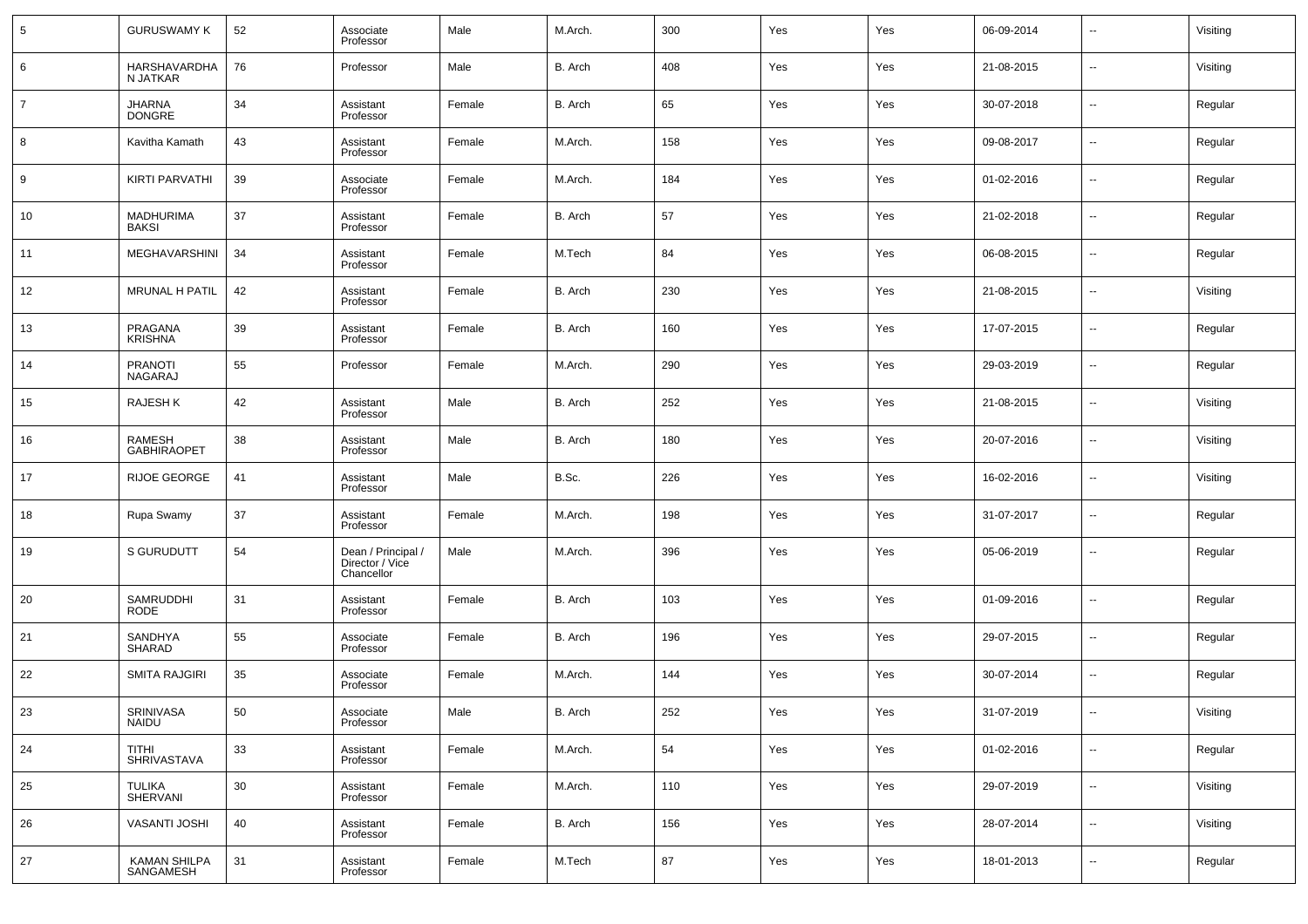| 28 | A SELASTINA<br><b>MARY</b>                    | 35 | Assistant<br>Professor | Female | MSc(Mathematics) | 137 | Yes | Yes | 11-08-2009 | $\sim$                   | Regular |
|----|-----------------------------------------------|----|------------------------|--------|------------------|-----|-----|-----|------------|--------------------------|---------|
| 29 | Chetan                                        | 31 | Assistant<br>Professor | Male   | M.Tech           | 74  | Yes | Yes | 16-07-2014 | $\sim$                   | Regular |
| 30 | Dr CHANGAPPA<br>M <sub>R</sub>                | 32 | Assistant<br>Professor | Male   | Ph.D             | 98  | Yes | Yes | 01-07-2015 | $\sim$                   | Regular |
| 31 | DR KUMAR ANIL                                 | 55 | Professor              | Male   | Ph.D             | 219 | Yes | Yes | 05-04-2012 | $\sim$                   | Regular |
| 32 | DR RAGE<br><b>BHARGAVA</b><br><b>RAMAGOWD</b> | 35 | Assistant<br>Professor | Male   | M.Tech           | 134 | Yes | Yes | 07-07-2011 | --                       | Regular |
| 33 | DR TUBATI<br>NAGESWARA<br><b>RAO</b>          | 55 | Professor              | Male   | Ph.D             | 92  | Yes | Yes | 15-07-2010 | ⊷                        | Regular |
| 34 | Indu K S                                      | 33 | Assistant<br>Professor | Male   | M.Tech           | 91  | Yes | Yes | 16-07-2014 | -−                       | Regular |
| 35 | M G SHAMBHU                                   | 31 | Assistant<br>Professor | Male   | M.Tech           | 79  | Yes | Yes | 15-09-2012 | --                       | Regular |
| 36 | Mr Manu Mathew                                | 28 | Assistant<br>Professor | Male   | M.Tech           | 3   | No  | Yes | 24-07-2019 | $\overline{\phantom{a}}$ | Regular |
| 37 | Mr Prashanth<br>Kumar                         | 28 | Assistant<br>Professor | Female | M.Tech           | 26  | Yes | Yes | 01-02-2018 | --                       | Regular |
| 38 | Ms Namratha B K                               | 25 | Assistant<br>Professor | Female | M.Tech           | 3   | No  | Yes | 22-07-2019 | $\overline{\phantom{a}}$ | Regular |
| 39 | Ms Anagha<br>Pradeep S K                      | 25 | Assistant<br>Professor | Female | M.Tech           | 3   | Yes | Yes | 22-07-2019 | --                       | Regular |
| 40 | Ms Rajani D I                                 | 27 | Assistant<br>Professor | Female | M.Tech           | 28  | Yes | Yes | 01-08-2018 | ⊷                        | Regular |
| 41 | Naveen H S                                    | 32 | Assistant<br>Professor | Male   | M.Tech           | 74  | Yes | Yes | 21-07-2016 | ⊷                        | Regular |
| 42 | Raghu K                                       | 31 | Assistant<br>Professor | Male   | M.Tech           | 68  | Yes | Yes | 28-07-2014 | ⊷                        | Regular |
| 43 | Roopa G                                       | 29 | Assistant<br>Professor | Female | M.Tech           | 30  | Yes | Yes | 02-02-2017 | ⊷                        | Regular |
| 44 | <b>SHYAM SUNDAR</b>                           | 33 | Assistant<br>Professor | Male   | M.Sc.            | 30  | Yes | Yes | 01-09-2015 | ⊷                        | Regular |
| 45 | Tanusree<br>Chaudhuri                         | 35 | Associate<br>Professor | Female | M.Tech           | 98  | Yes | Yes | 05-07-2012 | ⊷                        | Regular |
| 46 | Dr Palanivel K                                | 37 | Associate<br>Professor | Male   | Ph.D             | 180 | Yes | Yes | 26-07-2010 |                          | Regular |
| 47 | A G REENA Vimal                               | 39 | Associate<br>Professor | Female | MCA              | 122 | Yes | Yes | 16-05-2007 | ц.                       | Regular |
| 48 | Dr BK RAGHU<br>PRASAD                         | 73 | Professor              | Male   | Ph.D             | 470 | Yes | Yes | 19-11-2012 | щ.                       | Regular |
| 49 | Dr K VIJI                                     | 37 | Assistant<br>Professor | Female | Ph.D             | 170 | Yes | Yes | 06-04-2009 | н.                       | Regular |
| 50 | DR R SUGANYA                                  | 36 | Assistant<br>Professor | Female | Ph.D             | 102 | Yes | Yes | 14-07-2011 | щ.                       | Regular |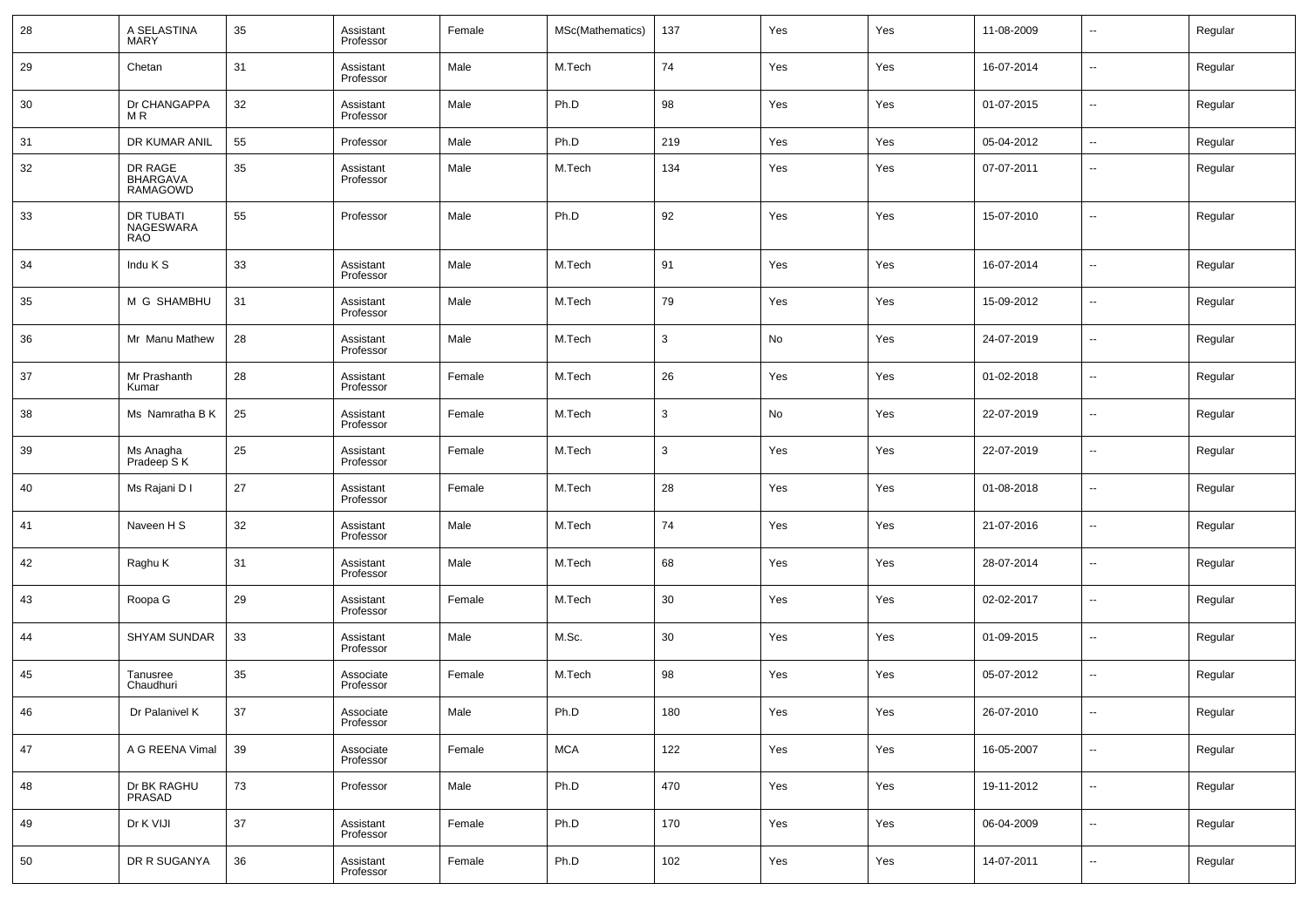| 51 | Dr Tharaka rami<br>reddy                    | 48 | Assistant<br>Professor | Male   | Ph.D          |              | Yes | Yes | 18-06-2019 | $\overline{\phantom{a}}$ | Regular |
|----|---------------------------------------------|----|------------------------|--------|---------------|--------------|-----|-----|------------|--------------------------|---------|
| 52 | Hemanth C                                   | 31 | Assistant<br>Professor | Male   | <b>B.Tech</b> | 86           | Yes | Yes | 26-07-2013 | $\overline{\phantom{a}}$ | Regular |
| 53 | <b>LAKSHMIR</b>                             | 30 | Assistant<br>Professor | Female | M.Tech        | 97           | Yes | Yes | 23-09-2015 | $\sim$                   | Regular |
| 54 | Mr Gopala<br>Krishna                        | 28 | Other                  | Female | MBA           |              | No  | Yes | 14-08-2019 | ⊶.                       | Regular |
| 55 | Mr Nikil V Swamy                            | 28 | Assistant<br>Professor | Male   | M.Tech        | 26           | Yes | Yes | 08-10-2018 | $\sim$                   | Regular |
| 56 | Ms Hema B                                   | 23 | Assistant<br>Professor | Female | M.Sc.         | 8            | No  | Yes | 27-02-2019 | $\overline{\phantom{a}}$ | Regular |
| 57 | Ms Akshatha K B                             | 30 | Assistant<br>Professor | Female | M.Tech        | $\mathbf{3}$ | No  | Yes | 24-07-2019 | $\overline{\phantom{a}}$ | Regular |
| 58 | Ms Premanjali H V                           | 26 | Assistant<br>Professor | Female | M.Tech        | 25           | Yes | Yes | 01-08-2018 | ⊶.                       | Regular |
| 59 | N<br>RAGHAVENDRA                            | 35 | Associate<br>Professor | Male   | M.Tech        | 109          | Yes | Yes | 24-07-2013 | $\overline{\phantom{a}}$ | Regular |
| 60 | R Ushasree                                  | 36 | Assistant<br>Professor | Female | M.Tech        | 86           | Yes | Yes | 22-07-2013 | $\sim$                   | Regular |
| 61 | Resna SR                                    | 35 | Assistant<br>Professor | Female | M.Tech        | 52           | Yes | Yes | 23-07-2015 | $\overline{\phantom{a}}$ | Regular |
| 62 | Shivasheshadri M                            | 30 | Assistant<br>Professor | Male   | M.Tech        | 68           | Yes | Yes | 22-07-2014 | ⊶.                       | Regular |
| 63 | Sushma T<br>Shanbhoogue                     | 27 | Assistant<br>Professor | Female | M.Tech        | 40           | Yes | Yes | 28-07-2017 | $\overline{\phantom{a}}$ | Regular |
| 64 | WARAD ANAND                                 | 37 | Assistant<br>Professor | Male   | M.Tech        | 88           | Yes | Yes | 25-07-2012 | $\overline{\phantom{a}}$ | Regular |
| 65 | Dr Sreenivasa<br>Reddy P                    | 35 | Assistant<br>Professor | Male   | Ph.D          | 158          | Yes | Yes | 22-10-2013 | $\overline{\phantom{a}}$ | Regular |
| 66 | A K SMITHA                                  | 33 | Assistant<br>Professor | Female | M.Sc.         | 110          | Yes | Yes | 05-09-2011 | $\overline{\phantom{a}}$ | Regular |
| 67 | Chempavathy B                               | 36 | Assistant<br>Professor | Female | M.Tech        | 33           | Yes | Yes | 01-07-2011 | $\overline{\phantom{a}}$ | Regular |
| 68 | DR BUKKAMBUDI<br>KRISHNASWAMY<br>MANJUNATHA | 49 | Professor              | Male   | Ph.D          | 254          | Yes | Yes | 03-08-2007 | $\overline{\phantom{a}}$ | Regular |
| 69 | Dr K VINODHA                                | 41 | Associate<br>Professor | Female | Ph.D          | 158          | Yes | Yes | 07-07-2010 |                          | Regular |
| 70 | Dr R V<br>Dhanalakshmi                      | 34 | Professor              | Female | Ph.D          | 18           | Yes | Yes | 02-05-2018 | $\overline{\phantom{a}}$ | Regular |
| 71 | DR TOJO LAYA                                | 38 | Associate<br>Professor | Female | M.Tech        | 145          | Yes | Yes | 18-07-2011 | $\overline{\phantom{a}}$ | Regular |
| 72 | HOSAGOUDAR<br>VEERESH                       | 33 | Assistant<br>Professor | Male   | M.Tech        | 110          | Yes | Yes | 16-08-2012 | $\overline{\phantom{a}}$ | Regular |
| 73 | Latha R                                     | 36 | Assistant<br>Professor | Female | M.E.          | 108          | Yes | Yes | 21-07-2016 | $\sim$                   | Regular |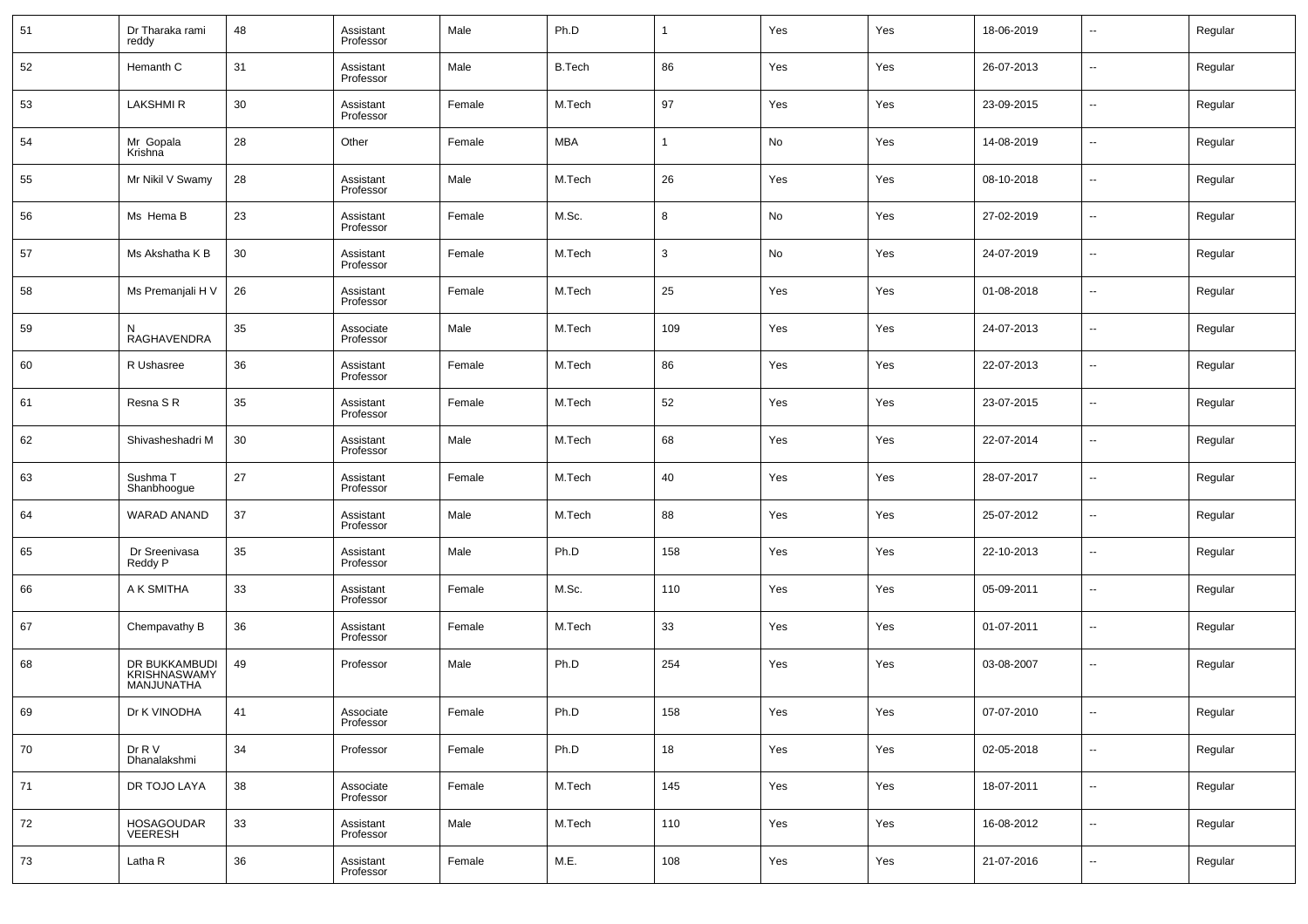| 74 | Mr Madhu<br>sudhana v                   | 59 | Other                  | Female | <b>MBA</b>    | 410          | No  | Yes | 01-08-2018 | $\sim$                   | Regular |
|----|-----------------------------------------|----|------------------------|--------|---------------|--------------|-----|-----|------------|--------------------------|---------|
| 75 | Mr Prakash N                            | 31 | Assistant<br>Professor | Male   | M.E.          | $\mathbf{3}$ | No  | Yes | 22-07-2019 | $\sim$                   | Regular |
| 76 | Ms Kavyashree K                         | 26 | Assistant<br>Professor | Female | M.Tech        | $\mathbf{3}$ | No  | Yes | 22-07-2019 | $\sim$                   | Regular |
| 77 | Ms Amrutha M                            | 31 | Assistant<br>Professor | Female | M.Tech        | 27           | Yes | Yes | 02-08-2018 | $\sim$                   | Regular |
| 78 | Ms Radhika K N                          | 26 | Assistant<br>Professor | Female | M.Tech        | 27           | Yes | Yes | 30-07-2018 | $\sim$                   | Regular |
| 79 | Nalinakshi B G                          | 33 | Associate<br>Professor | Female | M.Tech        | 140          | Yes | Yes | 16-07-2014 | $\sim$                   | Regular |
| 80 | RADHA D N                               | 31 | Assistant<br>Professor | Female | M.Tech        | 74           | Yes | Yes | 21-07-2016 | $\sim$                   | Regular |
| 81 | <b>Richard Lincoln</b><br>Paulraj       | 32 | Assistant<br>Professor | Male   | M.Tech        | 98           | Yes | Yes | 16-07-2014 | $\sim$                   | Regular |
| 82 | <b>SHUKLA</b><br><b>MRIDULA</b>         | 47 | Associate<br>Professor | Female | <b>MCA</b>    | 158          | Yes | Yes | 04-02-2009 | $\sim$                   | Regular |
| 83 | Swapna C M                              | 29 | Assistant<br>Professor | Female | M.Tech        | 62           | Yes | Yes | 23-07-2015 | н.                       | Regular |
| 84 | Yadhukrishna M R                        | 34 | Assistant<br>Professor | Male   | M.Tech        | 145          | Yes | Yes | 28-07-2017 | $\sim$                   | Regular |
| 85 | Chethan S                               | 26 | Assistant<br>Professor | Male   | M.Tech        | 25           | Yes | Yes | 30-07-2018 | н.                       | Regular |
| 86 | Sushma<br>Gangadhar Gunjal              | 34 | Assistant<br>Professor | Female | M.E.          | 146          | Yes | Yes | 28-07-2017 | $\sim$                   | Regular |
| 87 | Bindhu P                                | 28 | Assistant<br>Professor | Female | M.Tech        | 52           | Yes | Yes | 25-01-2016 | ⊶.                       | Regular |
| 88 | Dr Suchitra S M                         | 29 | Assistant<br>Professor | Female | Ph.D          | 15           | Yes | Yes | 01-09-2018 | $\overline{\phantom{a}}$ | Regular |
| 89 | Dr Indrakumar S S                       | 49 | Assistant<br>Professor | Male   | Ph.D          | 86           | Yes | Yes | 01-07-2015 | ⊶.                       | Regular |
| 90 | DR PU<br><b>PRAVEEN</b><br><b>KUMAR</b> | 32 | Professor              | Male   | Ph.D          | 111          | Yes | Yes | 07-04-2014 | $\overline{\phantom{a}}$ | Regular |
| 91 | DR Suma TK                              | 45 | Associate<br>Professor | Female | Ph.D          | 62           | Yes | Yes | 23-07-2015 | $\overline{\phantom{a}}$ | Regular |
| 92 | Gousia Thahniyath                       | 40 | Associate<br>Professor | Female | M.E.          | 170          | Yes | Yes | 01-07-2009 |                          | Regular |
| 93 | Kirti Tiwari                            | 32 | Assistant<br>Professor | Female | M.Tech        | 84           | Yes | Yes | 21-07-2016 | $\overline{\phantom{a}}$ | Regular |
| 94 | Maruthi S B                             | 32 | Assistant<br>Professor | Male   | <b>B.Tech</b> | 74           | Yes | Yes | 28-07-2014 | $\overline{\phantom{a}}$ | Regular |
| 95 | Mr Muneesha                             | 48 | Other                  | Male   | M.Ed          | 317          | Yes | Yes | 08-05-2008 | $\overline{\phantom{a}}$ | Regular |
| 96 | Ms Arati Suvatha                        | 34 | Assistant<br>Professor | Female | M.E.          | 9            | No  | Yes | 24-01-2019 | $\overline{\phantom{a}}$ | Regular |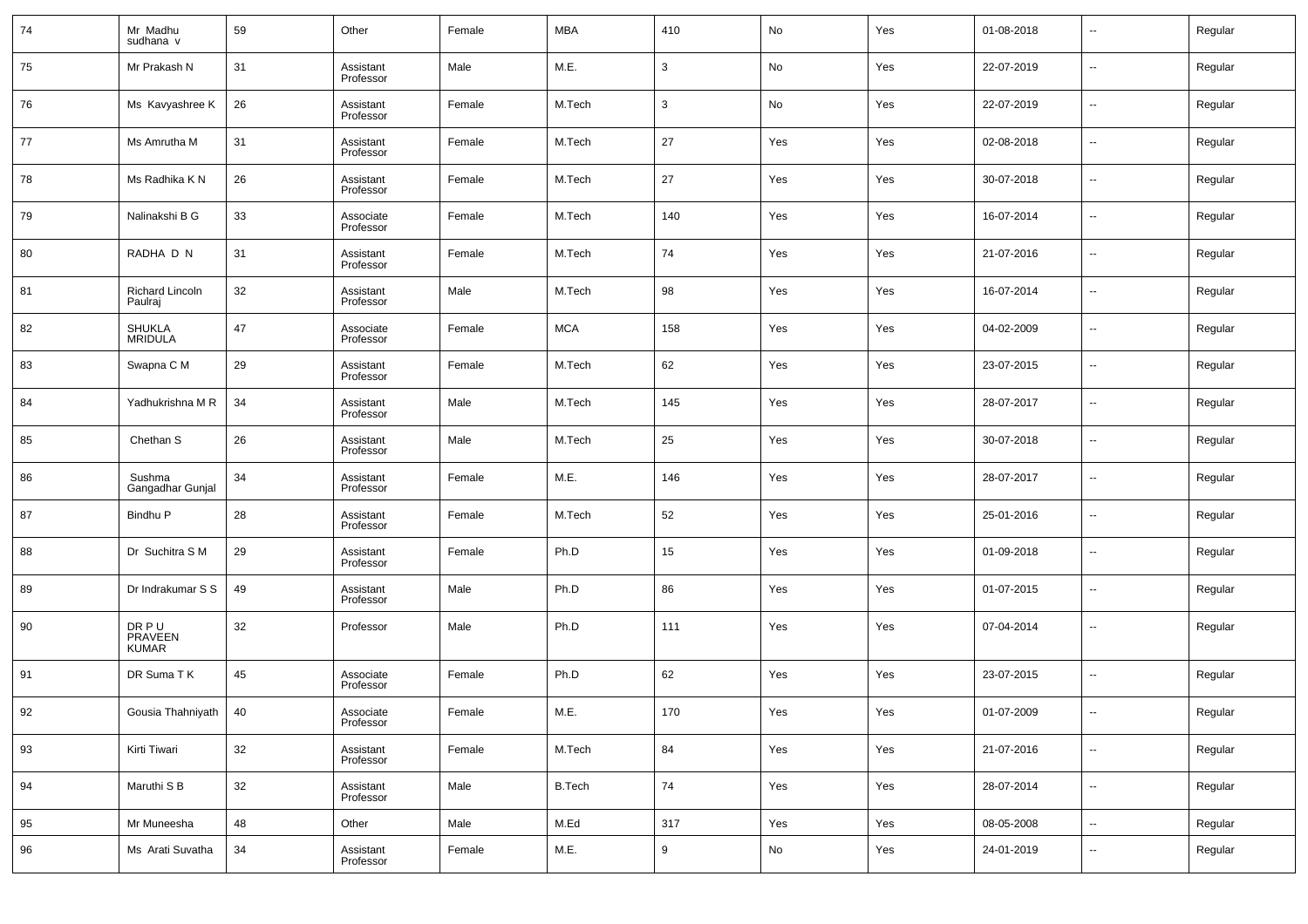| 97  | Ms Vidhya S                 | 34 | Assistant<br>Professor | Female | M.E.       | 36           | Yes        | Yes | 22-07-2019 | $\overline{\phantom{a}}$ | Regular |
|-----|-----------------------------|----|------------------------|--------|------------|--------------|------------|-----|------------|--------------------------|---------|
| 98  | Ms Manjushree<br>kumari J   | 43 | Assistant<br>Professor | Female | M.E.       | $\mathbf{1}$ | No         | Yes | 25-09-2019 | --                       | Regular |
| 99  | Ms Tejeshwini S             | 27 | Assistant<br>Professor | Female | M.Tech     | 27           | Yes        | Yes | 30-07-2018 | $\overline{\phantom{a}}$ | Regular |
| 100 | Praveen Kumar<br>Kerimani   | 31 | Assistant<br>Professor | Male   | M.Tech     | 52           | Yes        | Yes | 25-01-2016 | $\sim$                   | Regular |
| 101 | RAVITEJA R N                | 29 | Assistant<br>Professor | Male   | M.Tech     | 62           | Yes        | Yes | 24-07-2015 | ш.                       | Regular |
| 102 | <b>SELVIE</b>               | 43 | Assistant<br>Professor | Female | <b>MCA</b> | 110          | Yes        | Yes | 28-05-2011 | $\overline{\phantom{a}}$ | Regular |
| 103 | Suhas V                     | 30 | Assistant<br>Professor | Male   | M.Tech     | 74           | Yes        | Yes | 10-08-2015 | ш.                       | Regular |
| 104 | Varsha C Parihar            | 34 | Assistant<br>Professor | Female | M.Tech     | 68           | Yes        | Yes | 25-01-2016 | $\overline{\phantom{a}}$ | Regular |
| 105 | Raghumanth A                | 28 | Assistant<br>Professor | Male   | M.Tech     | 26           | Yes        | Yes | 28-07-2017 | ш.                       | Regular |
| 106 | ANARGHA<br><b>REMESH</b>    | 34 | Assistant<br>Professor | Female | Ph.D       | 131          | Yes        | Yes | 02-08-2012 | $\overline{\phantom{a}}$ | Regular |
| 107 | Dhanya E                    | 33 | Assistant<br>Professor | Female | M.Tech     | 56           | Yes        | Yes | 25-01-2016 | --                       | Regular |
| 108 | DR G R<br><b>GURUMURTHY</b> | 71 | Professor              | Male   | Ph.D       | 194          | Yes        | Yes | 05-08-2013 | ш,                       | Regular |
| 109 | Dr MANJU DEVI               | 44 | Professor              | Female | Ph.D       | 265          | Yes        | Yes | 27-01-2017 | $\overline{\phantom{a}}$ | Regular |
| 110 | DR SENTHIL<br><b>KUMAR</b>  | 41 | Associate<br>Professor | Male   | Ph.D       | 146          | Yes        | Yes | 02-05-2007 | $\sim$                   | Regular |
| 111 | Firoz Khan H                | 29 | Assistant<br>Professor | Male   | M.Tech     | 80           | Yes        | Yes | 21-07-2016 | $\sim$                   | Regular |
| 112 | <b>KAR MOUTUSHI</b>         | 33 | Assistant<br>Professor | Female | M.Tech     | 105          | Yes        | Yes | 17-01-2013 | $\sim$                   | Regular |
| 113 | M N Hemanth<br>Kumar        | 38 | Assistant<br>Professor | Male   | M.E.       | 38           | Yes        | Yes | 12-09-2017 | $\sim$                   | Regular |
| 114 | Mr Abhishek L               | 26 | Assistant<br>Professor | Male   | M.Tech     | 27           | Yes        | Yes | 30-07-2018 | $\sim$                   | Regular |
| 115 | Mr Shivarudrappa            | 37 | Assistant<br>Professor | Male   | M.Tech     | 8            | No         | Yes | 27-02-2019 | --                       | Regular |
| 116 | Ms Ramya D L                | 29 | Assistant<br>Professor | Female | M.E.       | $\mathsf 3$  | ${\sf No}$ | Yes | 22-07-2019 | $\sim$                   | Regular |
| 117 | Ms Jisha Chandra            | 32 | Assistant<br>Professor | Female | M.E.       | 9            | No         | Yes | 24-01-2019 | $\sim$                   | Regular |
| 118 | Ms Soniya James             | 33 | Assistant<br>Professor | Female | M.Tech     | 25           | Yes        | Yes | 23-07-2015 | $\sim$                   | Regular |
| 119 | Pavitra<br>Kumbargoudra     | 31 | Assistant<br>Professor | Female | M.Sc.      | 75           | Yes        | Yes | 28-07-2014 | $\sim$                   | Regular |
| 120 | RAMYA A V                   | 29 | Assistant<br>Professor | Female | M.Tech     | 62           | Yes        | Yes | 06-02-2017 | $\sim$                   | Regular |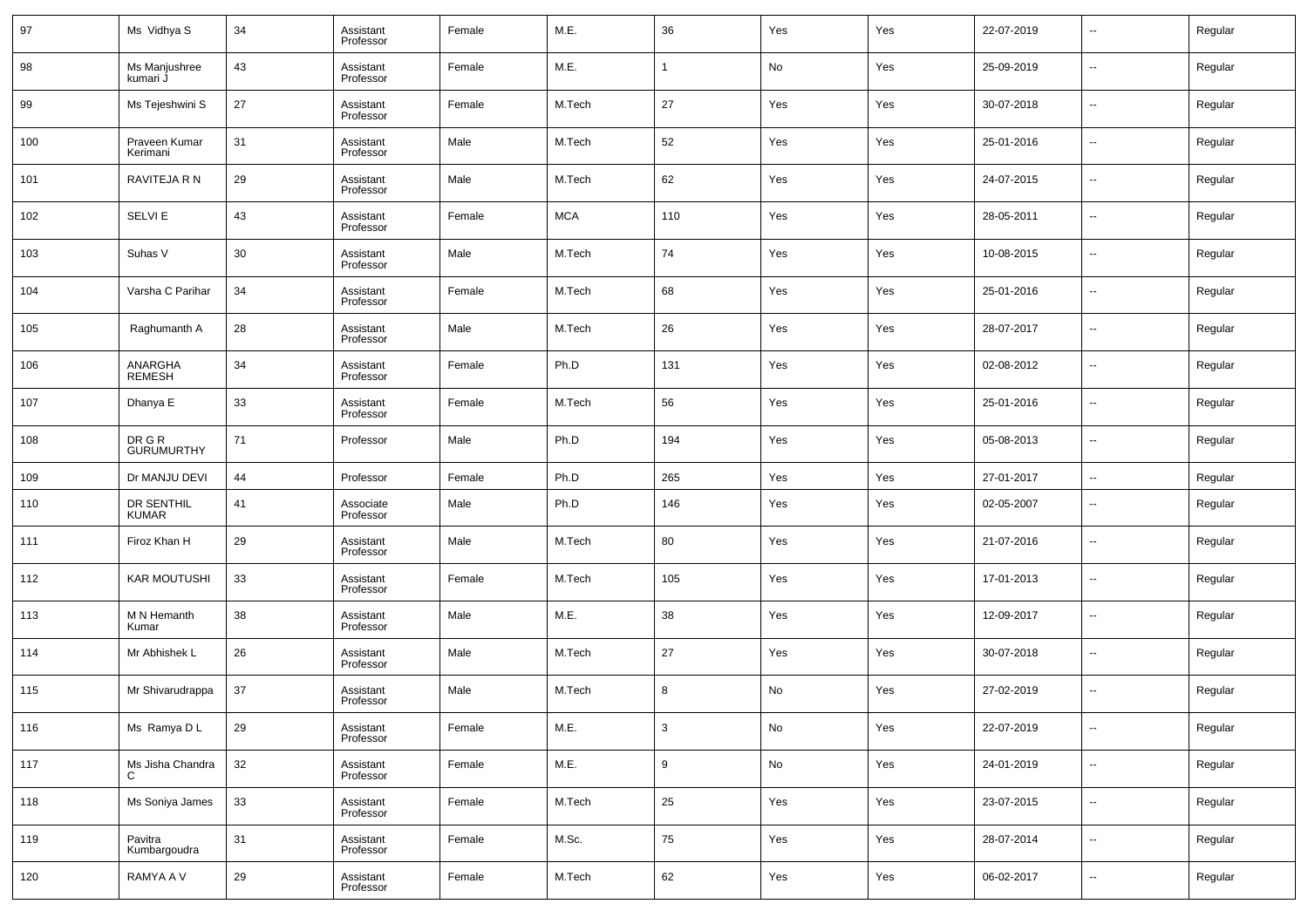| 121 | Sandhya Rani G                                 | 36 | Assistant<br>Professor                              | Female | M. Phil          | 139 | Yes                          | Yes | 23-07-2015 | $\overline{\phantom{a}}$ | Regular |
|-----|------------------------------------------------|----|-----------------------------------------------------|--------|------------------|-----|------------------------------|-----|------------|--------------------------|---------|
| 122 | SMITA K<br>PHANDNIS                            | 38 | Assistant<br>Professor                              | Female | MSc(Mathematics) | 134 | Yes                          | Yes | 25-07-2013 | $\overline{\phantom{a}}$ | Regular |
| 123 | <b>TUMKUR</b><br><b>VENKATAPPA</b><br>NAGARAJA | 54 | Associate<br>Professor                              | Male   | M.Tech           | 314 | Yes                          | Yes | 29-11-2005 | $\overline{\phantom{a}}$ | Regular |
| 124 | Dr A S ARAVIND                                 | 53 | Dean / Principal /<br>Director / Vice<br>Chancellor | Male   | Ph.D             | 25  | Yes                          | Yes | 04-07-2019 | $\ddotsc$                | Regular |
| 125 | VIDYADHAR<br><b>PUJAR</b>                      | 35 | Assistant<br>Professor                              | Male   | M.Tech           | 93  | Yes                          | Yes | 30-07-2012 | --                       | Regular |
| 126 | C NISHA C RANI                                 | 38 | Associate<br>Professor                              | Female | M.Tech           | 182 | Yes                          | Yes | 30-09-2005 | $\overline{\phantom{a}}$ | Regular |
| 127 | DR A FRANCIS<br>SAVIOUR<br>DEVARAJ             | 42 | Professor                                           | Male   | Ph.D             | 182 | Yes                          | Yes | 20-12-2011 | --                       | Regular |
| 128 | Dr K AMARNATH                                  | 56 | Professor                                           | Male   | Ph.D             | 375 | Yes                          | Yes | 11-07-2011 | $\overline{\phantom{a}}$ | Regular |
| 129 | Dr R J ANANDHI                                 | 49 | Professor                                           | Female | Ph.D             | 266 | Yes                          | Yes | 20-12-2004 | $\overline{\phantom{a}}$ | Regular |
| 130 | Dr T S<br>MALLESHAIAH                          | 55 | Associate<br>Professor                              | Male   | Ph.D             | 290 | Yes                          | Yes | 28-08-2000 | $\overline{\phantom{a}}$ | Regular |
| 131 | Halaharvi Keerthi                              | 31 | Assistant<br>Professor                              | Female | M.Tech           | 85  | Yes                          | Yes | 25-01-2016 | $\overline{\phantom{a}}$ | Regular |
| 132 | KOSHY JESSY                                    | 51 | Assistant<br>Professor                              | Female | M. Phil          | 289 | Yes                          | Yes | 24-03-2005 | $\overline{\phantom{a}}$ | Regular |
| 133 | Mittu George P                                 | 30 | Assistant<br>Professor                              | Female | M.Tech           | 56  | Yes                          | Yes | 23-07-2015 | $\overline{\phantom{a}}$ | Regular |
| 134 | Mr Nanjunadappa                                | 70 | Professor                                           | Male   | M.E.             | 41  | Yes                          | Yes | 29-10-2018 | $\overline{\phantom{a}}$ | Regular |
| 135 | Ms Bhavana G                                   | 22 | Other                                               | Female | MBA              | 1   | No                           | Yes | 14-08-2019 | $\overline{\phantom{a}}$ | Regular |
| 136 | Ms Yashaswini R                                | 26 | Assistant<br>Professor                              | Female | M.Tech           | 3   | No                           | Yes | 22-07-2019 | $\overline{\phantom{a}}$ | Regular |
| 137 | Ms Nikita<br>Shrivastava                       | 29 | Assistant<br>Professor                              | Female | M.Tech           | 28  | Yes                          | Yes | 28-07-2017 | $\overline{\phantom{a}}$ | Regular |
| 138 | N JAYARAJ                                      | 38 | Associate<br>Professor                              | Male   | Ph.D             | 176 | Yes                          | Yes | 11-06-2005 | $\overline{\phantom{a}}$ | Regular |
| 139 | Punya V                                        | 31 | Assistant<br>Professor                              | Female | <b>MCA</b>       | 86  | Yes                          | Yes | 21-07-2016 | $\overline{\phantom{a}}$ | Regular |
| 140 | <b>REKHASN</b>                                 | 34 | Assistant<br>Professor                              | Female | M.Tech           | 31  | Yes                          | Yes | 28-07-2017 | $\overline{\phantom{a}}$ | Regular |
| 141 | Shiva Kumara M<br>м                            | 28 | Assistant<br>Professor                              | Male   | M.Tech           | 50  | Yes                          | Yes | 21-07-2016 | $\overline{\phantom{a}}$ | Regular |
| 142 | Sujatha S                                      | 34 | Assistant<br>Professor                              | Female | M.Sc.            | 127 | Yes                          | Yes | 27-07-2015 | $\overline{\phantom{a}}$ | Regular |
| 143 | Vinay V                                        | 36 | Assistant<br>Professor                              | Male   | M.Tech           | 115 | Yes                          | Yes | 16-07-2014 | $\overline{\phantom{a}}$ | Regular |
| 144 | Mr Gangadhar<br>Gouripur                       | 32 | Assistant<br>Professor                              | Male   | Ph.D             | 8   | $\operatorname{\mathsf{No}}$ | Yes | 26-02-2019 | $\overline{\phantom{a}}$ | Regular |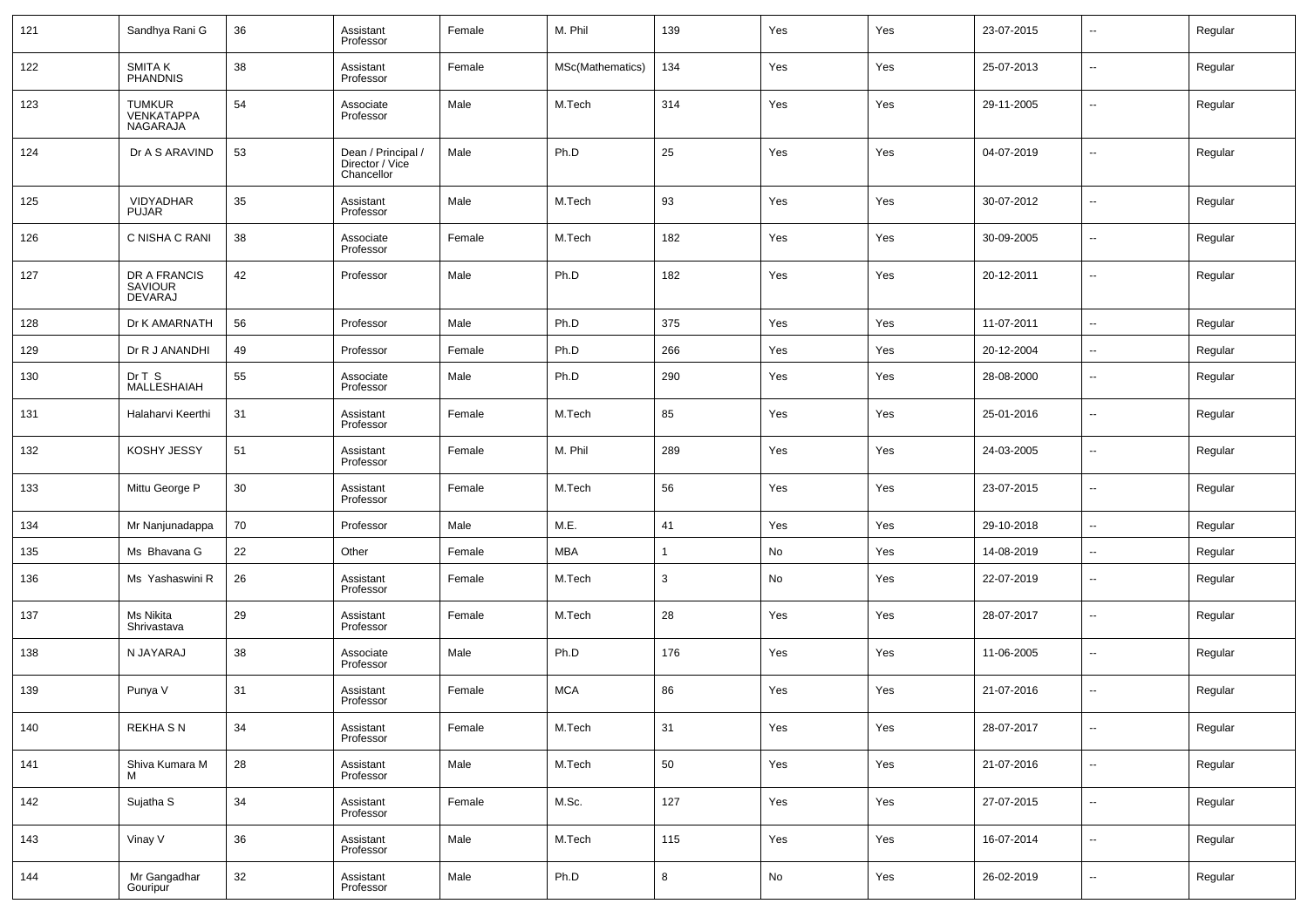| 145 | <b>AGARWAL STUTI</b>                      | 39 | Associate<br>Professor | Female | M. Phil    | 110            | Yes | Yes | 30-01-2012 | $\overline{\phantom{a}}$ | Regular |
|-----|-------------------------------------------|----|------------------------|--------|------------|----------------|-----|-----|------------|--------------------------|---------|
| 146 | DEEPAK US                                 | 32 | Assistant<br>Professor | Male   | M.Tech     | 73             | Yes | Yes | 19-09-2014 | н.                       | Regular |
| 147 | DR D<br><b>JAYARAMAIAH</b>                | 69 | Professor              | Male   | Ph.D       | 134            | Yes | Yes | 21-11-2009 | н.                       | Regular |
| 148 | Dr Mahendra M<br>Dhongadi                 | 42 | Professor              | Male   | Ph.D       | 40             | Yes | Yes | 13-08-2018 | н.                       | Regular |
| 149 | Dr ROHINI<br>DESHPANDE                    | 59 | Professor              | Female | Ph.D       | 57             | Yes | Yes | 02-07-2018 | $\sim$                   | Regular |
| 150 | DR<br><b>VIGNESHWARI</b><br>DEVI          | 39 | Associate<br>Professor | Female | Ph.D       | 169            | Yes | Yes | 14-03-2005 | ⊷                        | Regular |
| 151 | Jessy Janet<br>Kumari                     | 34 | Assistant<br>Professor | Female | M.E.       | 97             | Yes | Yes | 28-07-2017 | -−                       | Regular |
| 152 | M CHANDRAN                                | 40 | Assistant<br>Professor | Male   | M. Phil    | 194            | Yes | Yes | 30-07-2012 | $\overline{\phantom{a}}$ | Regular |
| 153 | Mr Srinivas P                             | 34 | Assistant<br>Professor | Male   | M.Tech     | 31             | Yes | Yes | 28-06-2014 | -−                       | Regular |
| 154 | Mr Sanjeev Alias<br>Santosh<br>Kanaginhal | 28 | Assistant<br>Professor | Male   | M.Tech     | 3              | No  | Yes | 22-07-2019 | $\overline{\phantom{a}}$ | Regular |
| 155 | Ms Prakuruthi<br>Parthasarathy            | 29 | Assistant<br>Professor | Female | M.Tech     | 9              | No  | Yes | 25-02-2019 | -−                       | Regular |
| 156 | Ms Harsha S<br>Bhavimani                  | 25 | Assistant<br>Professor | Female | M.Tech     | 26             | Yes | Yes | 17-08-2017 | ٠.                       | Regular |
| 157 | Ms Shruthi D R                            | 27 | Other                  | Female | <b>MSW</b> | 61             | Yes | Yes | 09-09-2014 | ш.                       | Regular |
| 158 | P KOKILA                                  | 33 | Associate<br>Professor | Female | M.E.       | 103            | Yes | Yes | 20-01-2014 | н.                       | Regular |
| 159 | Rajeswari K                               | 29 | Assistant<br>Professor | Female | M.Tech     | 86             | Yes | Yes | 21-07-2016 | $\overline{\phantom{a}}$ | Regular |
| 160 | S SARITHA                                 | 35 | Assistant<br>Professor | Female | M.Tech     | 114            | Yes | Yes | 27-07-2010 | н.                       | Regular |
| 161 | SINGHAI<br>SHWETA                         | 39 | Assistant<br>Professor | Female | M. Phil    | 110            | Yes | Yes | 07-08-2007 | $\overline{\phantom{a}}$ | Regular |
| 162 | Thiruvonasundari<br>D                     | 42 | Assistant<br>Professor | Female | M.Tech     | 31             | Yes | Yes | 22-07-2013 | н.                       | Regular |
| 163 | VARUN K R                                 | 30 | Assistant<br>Professor | Male   | M.Tech     | 73             | Yes | Yes | 27-01-2014 |                          | Regular |
| 164 | C MANJULA                                 | 42 | Associate<br>Professor | Female | M.Tech     | 175            | Yes | Yes | 16-07-2012 | н.                       | Regular |
| 165 | DR YASHODA B<br>S                         | 40 | Professor              | Female | Ph.D       | $\overline{4}$ | No  | Yes | 24-06-2019 | щ.                       | Regular |
| 166 | DR JIJI CHRISPIN                          | 37 | Associate<br>Professor | Female | Ph.D       | 169            | Yes | Yes | 20-01-2010 | $\sim$                   | Regular |
| 167 | DR PADUKONE<br>SOWMYA G                   | 39 | Associate<br>Professor | Female | Ph.D       | 194            | Yes | Yes | 08-07-2010 | ⊷                        | Regular |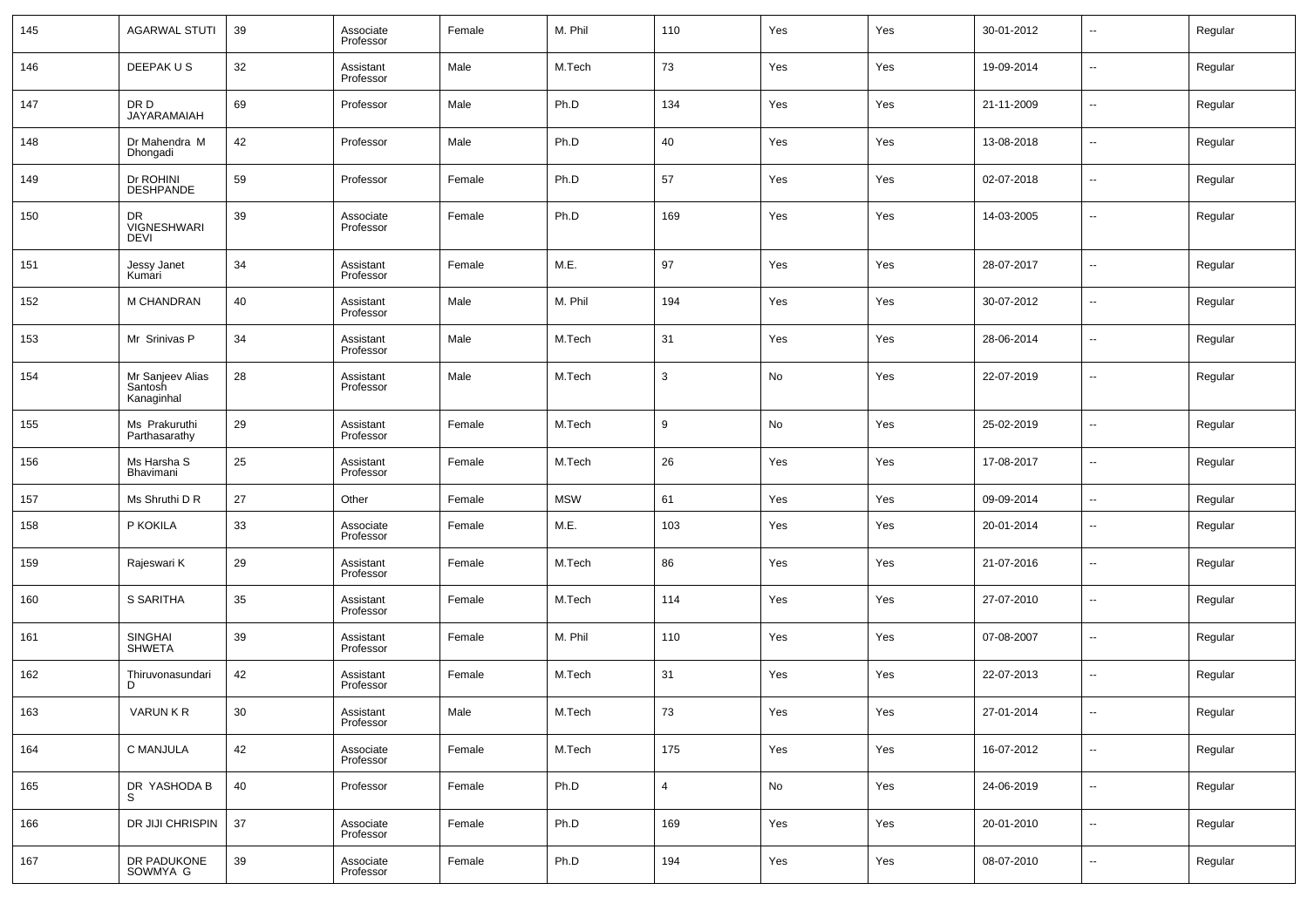| 168 | Dr SURESH R                                  | 48 | Professor                                           | Male   | Ph.D       | 206          | Yes | Yes | 23-07-2015 | $\overline{\phantom{a}}$ | Regular |
|-----|----------------------------------------------|----|-----------------------------------------------------|--------|------------|--------------|-----|-----|------------|--------------------------|---------|
| 169 | H E PRAVEEN                                  | 33 | Assistant<br>Professor                              | Male   | M.Tech     | 94           | Yes | Yes | 03-08-2012 | --                       | Regular |
| 170 | <b>KOMMINENI</b><br><b>NAVATHA</b><br>KUMARI | 36 | Assistant<br>Professor                              | Female | M.Tech     | 146          | Yes | Yes | 20-07-2011 | --                       | Regular |
| 171 | Megha M S                                    | 29 | Assistant<br>Professor                              | Female | M.Tech     | 52           | Yes | Yes | 21-07-2016 | --                       | Regular |
| 172 | Ms Aswathi<br>Unnikrishnan                   | 27 | Assistant<br>Professor                              | Female | M.Tech     | $\mathbf{1}$ | No  | Yes | 24-01-2019 | --                       | Regular |
| 173 | Ms Vidya S A                                 | 28 | Assistant<br>Professor                              | Female | M.Tech     | 3            | No  | Yes | 28-01-2019 | н.                       | Regular |
| 174 | Ms Maragatham                                | 36 | Assistant<br>Professor                              | Female | M.Tech     | 36           | Yes | Yes | 27-07-2017 | --                       | Regular |
| 175 | Ms Tintu Thampi P                            | 34 | Assistant<br>Professor                              | Female | M.Tech     | 29           | Yes | Yes | 30-07-2018 | --                       | Regular |
| 176 | PREMALA                                      | 30 | Assistant<br>Professor                              | Female | M.Tech     | 28           | Yes | Yes | 28-07-2017 | --                       | Regular |
| 177 | Reeshma K                                    | 35 | Assistant<br>Professor                              | Female | M.Tech     | 111          | Yes | Yes | 22-07-2013 | --                       | Regular |
| 178 | SHETH<br>MANJUNATH                           | 32 | Assistant<br>Professor                              | Male   | M.Tech     | 99           | Yes | Yes | 23-07-2012 | --                       | Regular |
| 179 | SUJATHA<br>GOUDAR                            | 27 | Assistant<br>Professor                              | Female | M.Tech     | 40           | Yes | Yes | 28-07-2017 | --                       | Regular |
| 180 | Vijayalaxmi D                                | 42 | Other                                               | Female | <b>MBA</b> | 43           | Yes | Yes | 15-04-2016 | --                       | Regular |
| 181 | ASHOK B P                                    | 37 | Associate<br>Professor                              | Male   | M.Sc.      | 87           | Yes | Yes | 05-07-2012 | --                       | Regular |
| 182 | SUBRAMANIAN<br>KALAISELVI                    | 34 | Assistant<br>Professor                              | Female | M.E.       | 134          | Yes | Yes | 11-07-2011 | --                       | Regular |
| 183 | Bhuvaneswari M                               | 30 | Assistant<br>Professor                              | Female | M.E.       | 74           | Yes | Yes | 21-07-2016 | --                       | Regular |
| 184 | DR PRASAD H<br><b>NAYAK</b>                  | 32 | Assistant<br>Professor                              | Male   | Ph.D       | 80           | Yes | Yes | 30-07-2012 | --                       | Regular |
| 185 | Dr Hemalatha N C                             | 45 | Associate<br>Professor                              | Female | Ph.D       | 247          | Yes | Yes | 15-10-2009 | --                       | Regular |
| 186 | Dr Nagaraj R                                 | 52 | Dean / Principal /<br>Director / Vice<br>Chancellor | Male   | Ph.D       | 278          | Yes | Yes | 12-08-2017 | --                       | Regular |
| 187 | DR Shivanand C<br>Ghule                      | 42 | Associate<br>Professor                              | Male   | Ph.D       | 62           | Yes | Yes | 30-01-2015 | $\overline{\phantom{a}}$ | Regular |
| 188 | Kimmi Kumari                                 | 29 | Assistant<br>Professor                              | Female | <b>MCA</b> | 52           | Yes | Yes | 21-07-2016 | $\sim$                   | Regular |
| 189 | Manjunath G S                                | 27 | Assistant<br>Professor                              | Male   | M.Tech     | 57           | Yes | Yes | 25-01-2016 | $\overline{\phantom{a}}$ | Regular |
| 190 | Mr Mohammed<br>Yousuf Ahammed                | 29 | Assistant<br>Professor                              | Male   | M.Tech     | 27           | Yes | Yes | 05-08-2016 | $\sim$                   | Regular |
| 191 | Mrs Shruthi BT                               | 30 | Other                                               | Female | B.P.Ed     | 32           | Yes | Yes | 19-09-2011 | $\overline{\phantom{a}}$ | Regular |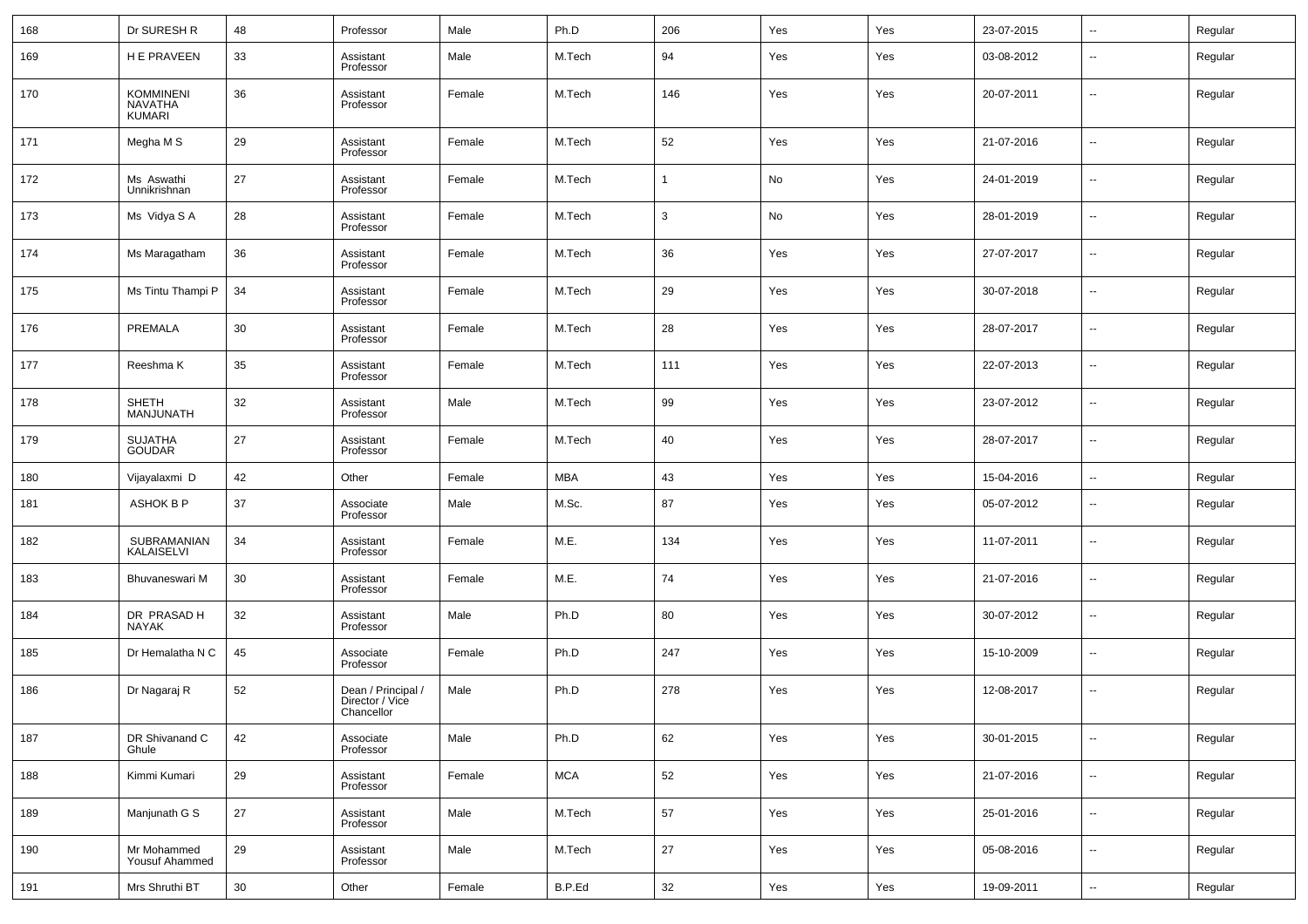| 192 | Ms Sunanda<br>Nandakumar | 25 | Assistant<br>Professor | Female | M.Tech     | 3              | No  | Yes | 22-07-2019 | $\sim$                   | Regular |
|-----|--------------------------|----|------------------------|--------|------------|----------------|-----|-----|------------|--------------------------|---------|
| 193 | Ms Lavanya B S           | 30 | Assistant<br>Professor | Female | M.Sc.      | 2              | No  | Yes | 26-08-2019 | $\sim$                   | Regular |
| 194 | Ms Swetha P              | 30 | Assistant<br>Professor | Female | M.Tech     | 30             | Yes | Yes | 30-07-2018 | $\sim$                   | Regular |
| 195 | Prathibha K N            | 30 | Assistant<br>Professor | Female | M.Tech     | 87             | Yes | Yes | 16-07-2014 | $\sim$                   | Regular |
| 196 | Ravi S Jadhav            | 29 | Assistant<br>Professor | Male   | M.Tech     | 51             | Yes | Yes | 21-07-2016 | $\sim$                   | Regular |
| 197 | Sudha K                  | 30 | Assistant<br>Professor | Female | <b>MCA</b> | 52             | Yes | Yes | 21-07-2016 | --                       | Regular |
| 198 | Vanitha R Raikar         | 50 | Associate<br>Professor | Female | M. Phil    | 267            | Yes | Yes | 27-06-2005 | $\sim$                   | Regular |
| 199 | Priyankar Dhole          | 31 | Assistant<br>Professor | Male   | M.Tech     | 62             | Yes | Yes | 16-07-2014 | --                       | Regular |
| 200 | <b>AMRUTH K</b>          | 27 | Assistant<br>Professor | Male   | M.Tech     | 41             | Yes | Yes | 28-07-2017 | $\sim$                   | Regular |
| 201 | Dhananjaya V             | 25 | Assistant<br>Professor | Male   | M.Tech     | 26             | Yes | Yes | 08-08-2018 | --                       | Regular |
| 202 | Dr E Saravana<br>Kumar   | 40 | Associate<br>Professor | Male   | Ph.D       | 42             | Yes | Yes | 14-05-2018 | --                       | Regular |
| 203 | Dr Mallikarjun K         | 55 | Professor              | Male   | Ph.D       | 349            | Yes | Yes | 29-09-2007 | $\overline{\phantom{a}}$ | Regular |
| 204 | DR SEEMA PATIL           | 41 | Professor              | Female | Ph.D       | 235            | Yes | Yes | 15-06-2006 | $\overline{\phantom{a}}$ | Regular |
| 205 | Dr Vivek M               | 38 | Professor              | Male   | Ph.D       | 37             | Yes | Yes | 06-05-2013 | $\overline{\phantom{a}}$ | Regular |
| 206 | Jyoti M Rmojwar          | 46 | Assistant<br>Professor | Female | M.Sc.      | 217            | Yes | Yes | 01-08-2011 | --                       | Regular |
| 207 | M Jagadeeshwar<br>Reddy  | 34 | Assistant<br>Professor | Male   | M.Tech     | 123            | Yes | Yes | 25-01-2016 | --                       | Regular |
| 208 | Mr Vikas M<br>Bevoor     | 27 | Assistant<br>Professor | Male   | M.Tech     | 3              | No  | Yes | 22-07-2019 | --                       | Regular |
| 209 | Mr Shivalinga M J        | 50 | Assistant<br>Professor | Male   | M.Tech     | 47             | Yes | Yes | 21-07-2016 | --                       | Regular |
| 210 | Ms Rakshitha R           | 24 | Assistant<br>Professor | Female | M.Tech     | 3              | No  | Yes | 29-07-2019 | --                       | Regular |
| 211 | Ms Harshini N M          | 24 | Assistant<br>Professor | Female | M.E.       | $\overline{2}$ | No  | Yes | 22-07-2019 | $\overline{a}$           | Regular |
| 212 | Ms Sonika<br>Sharma D    | 25 | Assistant<br>Professor | Female | M.Tech     | $\mathbf{1}$   | No  | Yes | 05-08-2019 | $\sim$                   | Regular |
| 213 | P THILAGA                | 41 | Assistant<br>Professor | Female | M.Tech     | 170            | Yes | Yes | 02-03-2009 | $\sim$                   | Regular |
| 214 | Rajeswari M              | 30 | Assistant<br>Professor | Female | M.E.       | 68             | Yes | Yes | 16-07-2014 | $\sim$                   | Regular |
| 215 | S VISALINI               | 35 | Associate<br>Professor | Female | M.E.       | 136            | Yes | Yes | 25-07-2011 | $\sim$                   | Regular |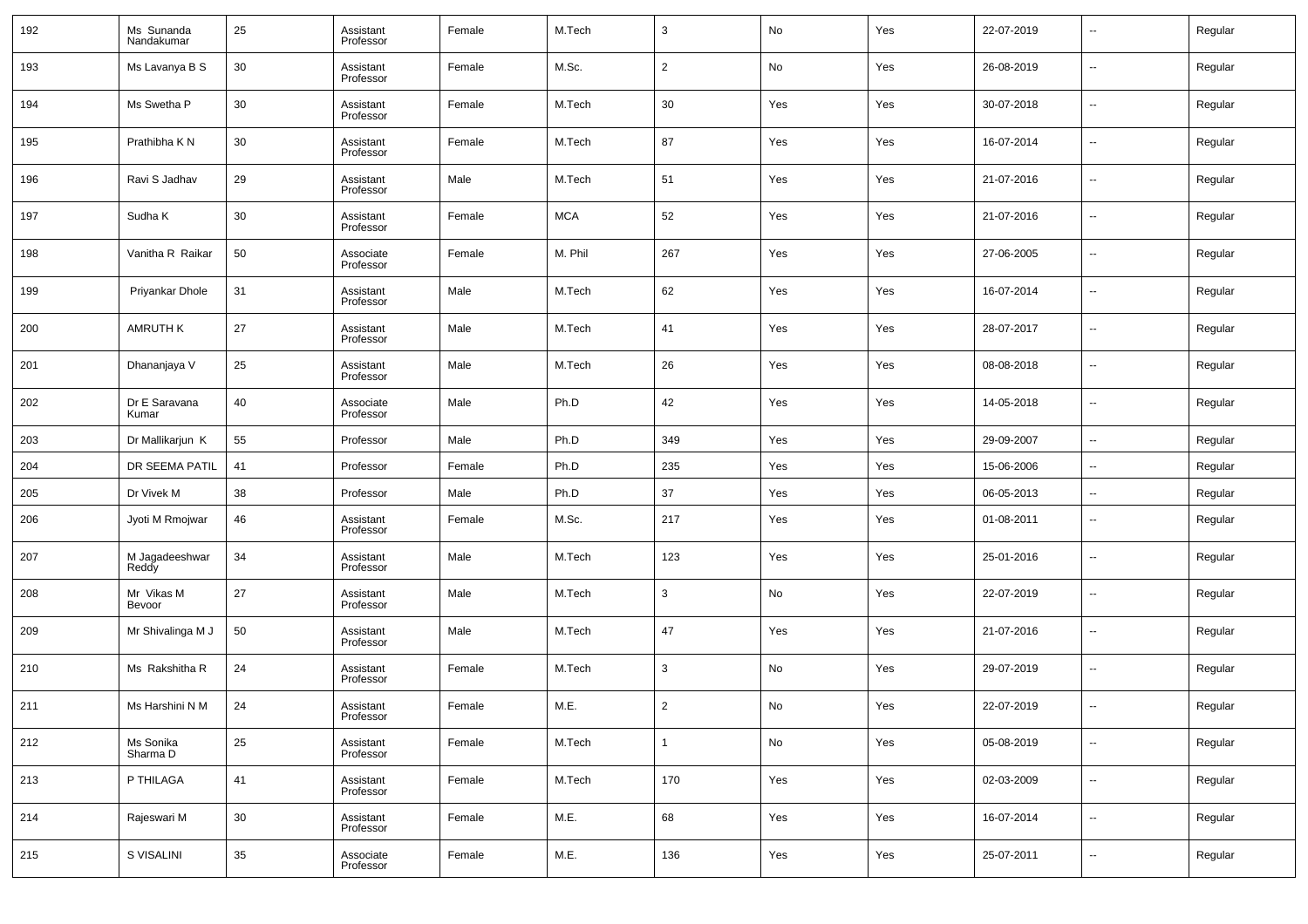| 216 | SINHA KOYEL<br>CHOWDHURY  | 32 | Assistant<br>Professor | Female | M.Tech | 110            | Yes | Yes | 21-01-2013 | $\overline{\phantom{a}}$ | Regular |
|-----|---------------------------|----|------------------------|--------|--------|----------------|-----|-----|------------|--------------------------|---------|
| 217 | Tulasi K L                | 31 | Assistant<br>Professor | Female | M.Tech | 31             | Yes | Yes | 01-08-2018 | $\overline{\phantom{a}}$ | Regular |
| 218 | Anoop H K                 | 26 | Assistant<br>Professor | Male   | M.Tech | 27             | Yes | Yes | 07-08-2018 | $\sim$                   | Regular |
| 219 | Sandeep Kumar<br>Chavan   | 34 | Associate<br>Professor | Male   | M.Tech | 85             | Yes | Yes | 01-02-2013 | $\overline{\phantom{a}}$ | Regular |
| 220 | Bhavya M R                | 31 | Assistant<br>Professor | Female | M.Tech | 74             | Yes | Yes | 29-07-2013 | $\sim$                   | Regular |
| 221 | Dr K Sathish<br>Babu      | 49 | Professor              | Male   | Ph.D   | $\overline{2}$ | No  | Yes | 05-08-2019 | $\overline{\phantom{a}}$ | Regular |
| 222 | Dr H N<br><b>GAYATHRI</b> | 52 | Professor              | Female | Ph.D   | 338            | Yes | Yes | 03-08-2012 | $\overline{\phantom{a}}$ | Regular |
| 223 | Dr N SRIDHAR              | 35 | Assistant<br>Professor | Male   | Ph.D   | 146            | Yes | Yes | 07-08-2009 | $\overline{\phantom{a}}$ | Regular |
| 224 | Dr shekhar H P            | 46 | Other                  | Male   | Ph.D   | 192            | Yes | Yes | 25-10-2010 | $\overline{\phantom{a}}$ | Regular |
| 225 | Geetanjali                | 29 | Assistant<br>Professor | Female | M.Tech | 43             | Yes | Yes | 02-02-2017 | $\overline{\phantom{a}}$ | Regular |
| 226 | KHAN MUDASSIR             | 40 | Assistant<br>Professor | Male   | M.Tech | 82             | Yes | Yes | 23-07-2013 | $\overline{\phantom{a}}$ | Regular |
| 227 | <b>MAHESH KUMAR</b><br>S  | 28 | Assistant<br>Professor | Female | M.Tech | 51             | Yes | Yes | 28-07-2017 | $\overline{\phantom{a}}$ | Regular |
| 228 | Mr Malleshappa B<br>S     | 70 | Other                  | Male   | B.Sc.  | 498            | Yes | Yes | 28-04-2008 | $\overline{\phantom{a}}$ | Regular |
| 229 | Mrs Sajithra<br>Varun     | 36 | Assistant<br>Professor | Female | Ph.D   | 142            | Yes | Yes | 08-12-2008 | $\overline{\phantom{a}}$ | Regular |
| 230 | Ms Srividhya G            | 28 | Assistant<br>Professor | Female | M.E.   | 5              | No  | Yes | 22-07-2019 | $\overline{\phantom{a}}$ | Regular |
| 231 | Ms Krithika M             | 26 | Assistant<br>Professor | Female | M.Tech | 25             | Yes | Yes | 01-02-2018 | $\overline{\phantom{a}}$ | Regular |
| 232 | Ms Sunitha L              | 42 | Assistant<br>Professor | Female | M.Tech | 11             | No  | Yes | 13-08-2019 | $\overline{\phantom{a}}$ | Regular |
| 233 | <b>PRASANNA SM</b>        | 26 | Assistant<br>Professor | Male   | M.Tech | 71             | Yes | Yes | 21-07-2016 | $\overline{\phantom{a}}$ | Regular |
| 234 | Ravi Kumar M B            | 29 | Assistant<br>Professor | Male   | M.Sc.  | 70             | Yes | Yes | 27-07-2015 | $\overline{\phantom{a}}$ | Regular |
| 235 | Savitha M                 | 35 | Assistant<br>Professor | Female | M.Tech | 34             | Yes | Yes | 23-07-2015 | ۰.                       | Regular |
| 236 | Srinivas CD               | 66 | Professor              | Male   | M.E.   | 470            | Yes | Yes | 23-07-2015 | $\sim$                   | Regular |
| 237 | Vanitha Kumari V          | 36 | Assistant<br>Professor | Female | M.Sc.  | 127            | Yes | Yes | 27-07-2015 | $\sim$                   | Regular |
| 238 | Amaresha                  | 28 | Assistant<br>Professor | Male   | M.Tech | 39             | Yes | Yes | 07-08-2017 | $\sim$                   | Regular |
| 239 | Riya Sanjesh              | 32 | Assistant<br>Professor | Female | M.Tech | 28             | Yes | Yes | 07-08-2017 | $\overline{\phantom{a}}$ | Regular |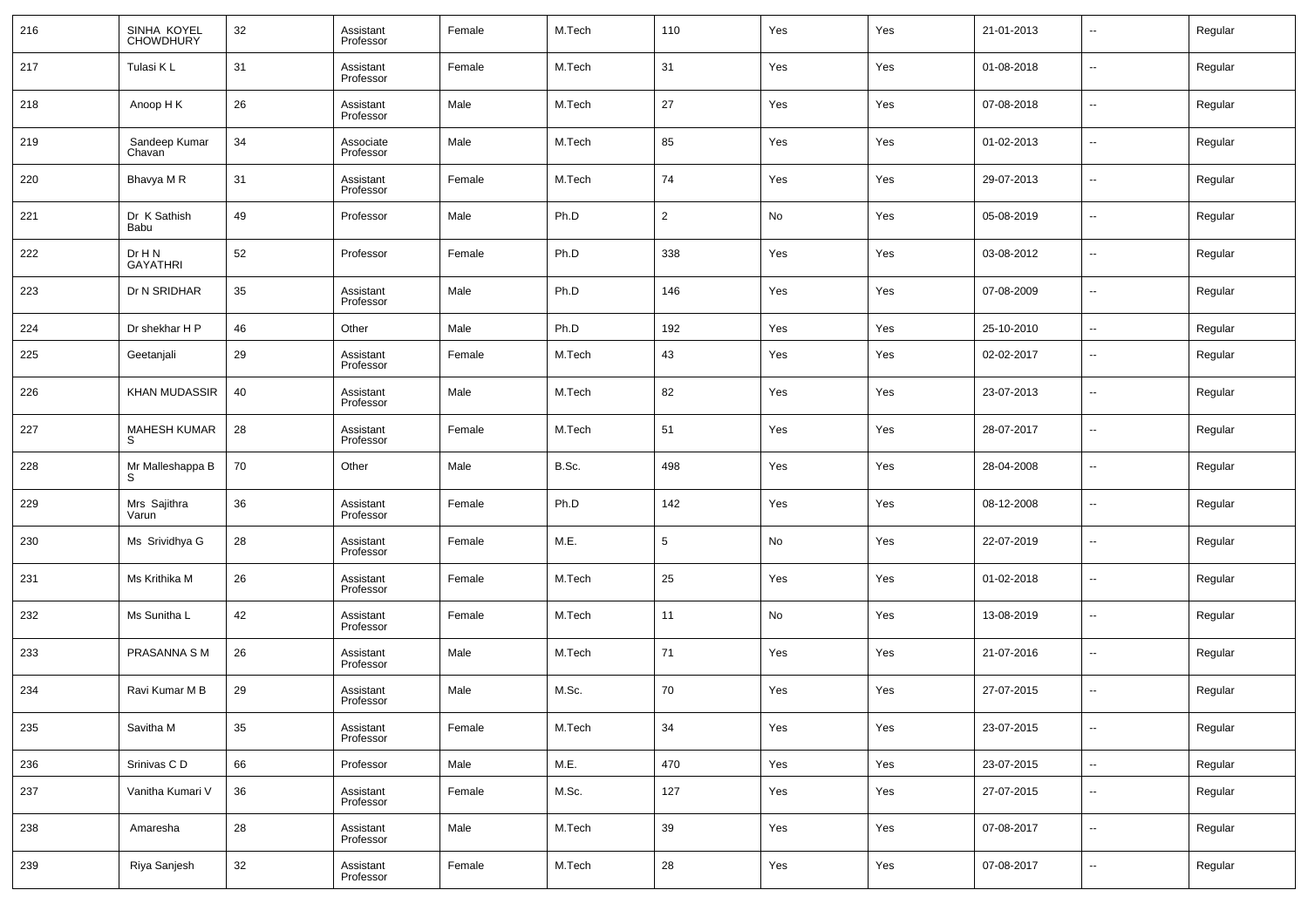| 240 | ASHOK KUMAR R<br><b>TAVADI</b>        | 43 | Associate<br>Professor | Male   | M.Tech  | 43             | Yes | Yes | 16-01-2013 | $\overline{\phantom{a}}$ | Regular |
|-----|---------------------------------------|----|------------------------|--------|---------|----------------|-----|-----|------------|--------------------------|---------|
| 241 | Diwakara R                            | 40 | Associate<br>Professor | Male   | M.Sc.   | 149            | Yes | Yes | 03-08-2007 | $\overline{\phantom{a}}$ | Regular |
| 242 | DR H K SOWMYA                         | 37 | Associate<br>Professor | Female | Ph.D    | 169            | Yes | Yes | 09-01-2006 | $\overline{\phantom{a}}$ | Regular |
| 243 | Dr MS<br><b>SHASHIDHARA</b>           | 54 | Professor              | Male   | Ph.D    | 302            | Yes | Yes | 10-06-2004 | $\overline{\phantom{a}}$ | Regular |
| 244 | Dr SHARAN<br>PREETA                   | 52 | Professor              | Female | Ph.D    | 242            | Yes | Yes | 24-01-2011 | $\overline{\phantom{a}}$ | Regular |
| 245 | G Padma Sudha                         | 44 | Assistant<br>Professor | Female | M. Phil | 242            | Yes | Yes | 22-02-2006 | $\overline{\phantom{a}}$ | Regular |
| 246 | <b>KAUSAR SALMA</b>                   | 36 | Associate<br>Professor | Female | M.Sc.   | 162            | Yes | Yes | 06-07-2006 | $\overline{\phantom{a}}$ | Regular |
| 247 | Mahesh G                              | 39 | Other                  | Male   | MP.Ed.  | 67             | Yes | Yes | 22-10-2013 | $\overline{\phantom{a}}$ | Regular |
| 248 | Mr Dhilp                              | 25 | Other                  | Male   | B.A     | $\overline{4}$ | No  | Yes | 03-07-2019 | н.                       | Regular |
| 249 | Mr Umesh S L                          | 40 | Other                  | Male   | M.A     | 151            | Yes | Yes | 30-04-2007 | $\overline{a}$           | Regular |
| 250 | Ms Sindhu Sidnal                      | 27 | Assistant<br>Professor | Female | M.Tech  | 3              | No  | Yes | 22-07-2019 | $\overline{\phantom{a}}$ | Regular |
| 251 | Ms Krishnaveni<br>Addenki             | 31 | Assistant<br>Professor | Female | M.Tech  | 29             | No  | Yes | 23-10-2019 | $\overline{\phantom{a}}$ | Regular |
| 252 | Ms Subhasree V                        | 27 | Assistant<br>Professor | Female | M.Tech  | 28             | Yes | Yes | 08-02-2018 | $\overline{\phantom{a}}$ | Regular |
| 253 | Poppy Jeba Malar<br>м                 | 34 | Assistant<br>Professor | Female | M.Tech  | 62             | Yes | Yes | 03-09-2015 | $\overline{\phantom{a}}$ | Regular |
| 254 | <b>RANITS</b>                         | 27 | Assistant<br>Professor | Female | M.Tech  | 30             | Yes | Yes | 24-07-2015 | --                       | Regular |
| 255 | Satish D G                            | 30 | Assistant<br>Professor | Male   | M.Tech  | 75             | Yes | Yes | 27-08-2015 | $\overline{\phantom{a}}$ | Regular |
| 256 | Sowmya B M                            | 33 | Assistant<br>Professor | Female | M.Tech  | 74             | Yes | Yes | 05-08-2015 | --                       | Regular |
| 257 | Umadevi P                             | 33 | Assistant<br>Professor | Female | M.Sc.   | 62             | Yes | Yes | 18-02-2016 | --                       | Regular |
| 258 | Rani Aishwarya S<br>N                 | 26 | Assistant<br>Professor | Female | M.Tech  | 40             | Yes | Yes | 04-08-2017 | --                       | Regular |
| 259 | Anup M<br>Upadhyaya                   | 29 | Assistant<br>Professor | Male   | M.Tech  | 55             | Yes | Yes | 01-08-2016 | --                       | Regular |
| 260 | DHIVYA LAKSHMI<br>R                   | 33 | Assistant<br>Professor | Female | M.Tech  | 32             | Yes | Yes | 30-07-2012 | $\sim$                   | Regular |
| 261 | DR GOSAVI<br>KANCHANGAURI<br>Dinanath | 41 | Associate<br>Professor | Female | Ph.D    | 176            | Yes | Yes | 01-07-2009 | $\sim$                   | Regular |
| 262 | DR MAVALANGI<br>SUREKHA<br>Kallappa   | 45 | Professor              | Female | Ph.D    | 250            | Yes | Yes | 13-02-2007 | $\sim$                   | Regular |
| 263 | Dr Shanthala V S                      | 54 | Associate<br>Professor | Female | Ph.D    | 1              | Yes | Yes | 25-11-2019 | Ξ.                       | Regular |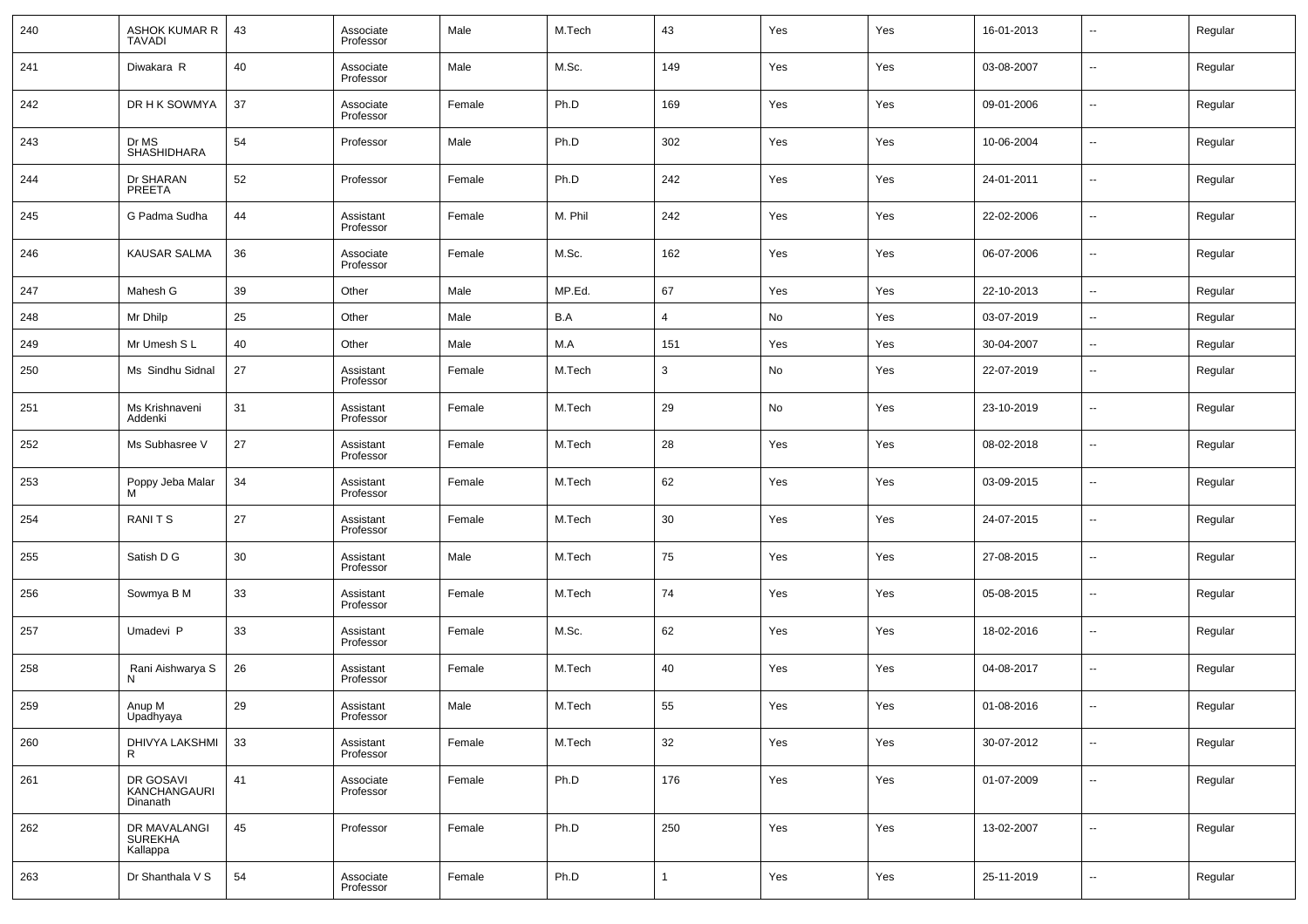| 264 | Florance G                           | 34 | Assistant<br>Professor | Female | M.E.    | 109          | Yes | Yes | 21-07-2016 | $\overline{\phantom{a}}$ | Regular |
|-----|--------------------------------------|----|------------------------|--------|---------|--------------|-----|-----|------------|--------------------------|---------|
| 265 | Karthik SL                           | 28 | Assistant<br>Professor | Male   | M.Tech  | 73           | Yes | Yes | 17-07-2014 | $\overline{\phantom{a}}$ | Regular |
| 266 | M RAVIPRAKASH                        | 36 | Associate<br>Professor | Male   | M.Tech  | 94           | Yes | Yes | 30-07-2012 | ÷.                       | Regular |
| 267 | Mr Aravinda<br>Reddy                 | 28 | Assistant<br>Professor | Male   | M.Tech  | 20           | Yes | Yes | 23-07-2015 | ÷.                       | Regular |
| 268 | Mr Syed<br>Firozuddin                | 41 | Assistant<br>Professor | Male   | M.Tech  | 8            | No  | Yes | 25-02-2019 | $\overline{\phantom{a}}$ | Regular |
| 269 | Ms Renuka SP                         | 25 | Other                  | Female | B.A     | $\mathbf{3}$ | No  | Yes | 19-07-2019 | $\overline{\phantom{a}}$ | Regular |
| 270 | Ms Kavya S<br>Kallimani              | 25 | Assistant<br>Professor | Female | M.Tech  | 25           | Yes | Yes | 02-02-2018 | --                       | Regular |
| 271 | Ms Sreevani<br>Tapila                | 32 | Assistant<br>Professor | Female | M.Tech  | 1            | No  | Yes | 18-09-2019 | Ξ.                       | Regular |
| 272 | Poojashri C S                        | 28 | Assistant<br>Professor | Female | M.Tech  | 52           | Yes | Yes | 04-08-2016 | --                       | Regular |
| 273 | Rangu P                              | 33 | Assistant<br>Professor | Male   | M.Tech  | 85           | Yes | Yes | 12-02-2015 | Ξ.                       | Regular |
| 274 | Sowmya A R                           | 28 | Assistant<br>Professor | Female | M.Tech  | 52           | Yes | Yes | 21-07-2016 | $\sim$                   | Regular |
| 275 | U MALARVIZHI                         | 37 | Associate<br>Professor | Female | M.Tech  | 146          | Yes | Yes | 16-11-2007 | Ξ.                       | Regular |
| 276 | Mr DHANANJAY<br>KUMAR                | 31 | Other                  | Female | MBA     | 1            | No  | Yes | 01-06-2019 | $\overline{\phantom{a}}$ | Regular |
| 277 | ACHUTHA J C                          | 40 | Associate<br>Professor | Male   | M. Phil | 168          | Yes | Yes | 17-01-2004 | --                       | Regular |
| 278 | Deepa R                              | 32 | Assistant<br>Professor | Female | M.Tech  | 57           | Yes | Yes | 25-01-2016 | Ξ.                       | Regular |
| 279 | Dr China Appala<br>Naidu R           | 42 | Professor              | Male   | Ph.D    | 28           | No  | Yes | 08-07-2019 | $\sim$                   | Regular |
| 280 | Dr Madhu<br>Sudhana Reddy P          | 30 | Assistant<br>Professor | Male   | Ph.D    | 108          | Yes | Yes | 21-07-2016 | --                       | Regular |
| 281 | Dr Raju B R                          | 53 | Professor              | Male   | Ph.D    | 388          | Yes | Yes | 23-07-2015 | $\sim$                   | Regular |
| 282 | Dr V S BHARATH                       | 43 | Professor              | Male   | Ph.D    | 253          | Yes | Yes | 12-04-2017 | --                       | Regular |
| 283 | J ARUNA                              | 38 | Associate<br>Professor | Female | M.Tech  | 181          | Yes | Yes | 01-08-2012 | $\overline{\phantom{a}}$ | Regular |
| 284 | M ASHWINI                            | 29 | Assistant<br>Professor | Female | M.E.    | 74           | Yes | Yes | 19-09-2013 | $\sim$                   | Regular |
| 285 | Mr Pola Reddy M                      | 44 | Professor              | Male   | Ph.D    | 45           | Yes | Yes | 25-10-2018 | Ξ.                       | Regular |
| 286 | Mr Rohan R                           | 28 | Assistant<br>Professor | Male   | M.Tech  | 11           | No  | Yes | 16-11-2018 | $\sim$                   | Regular |
| 287 | Ms Netika Bhasi                      | 28 | Assistant<br>Professor | Female | M.E.    | 17           | No  | Yes | 24-01-2019 | −−                       | Regular |
| 288 | Ms Divya shree<br>Nayak <sup>1</sup> | 26 | Assistant<br>Professor | Female | M.Tech  | 12           | No  | Yes | 03-10-2019 | н.                       | Regular |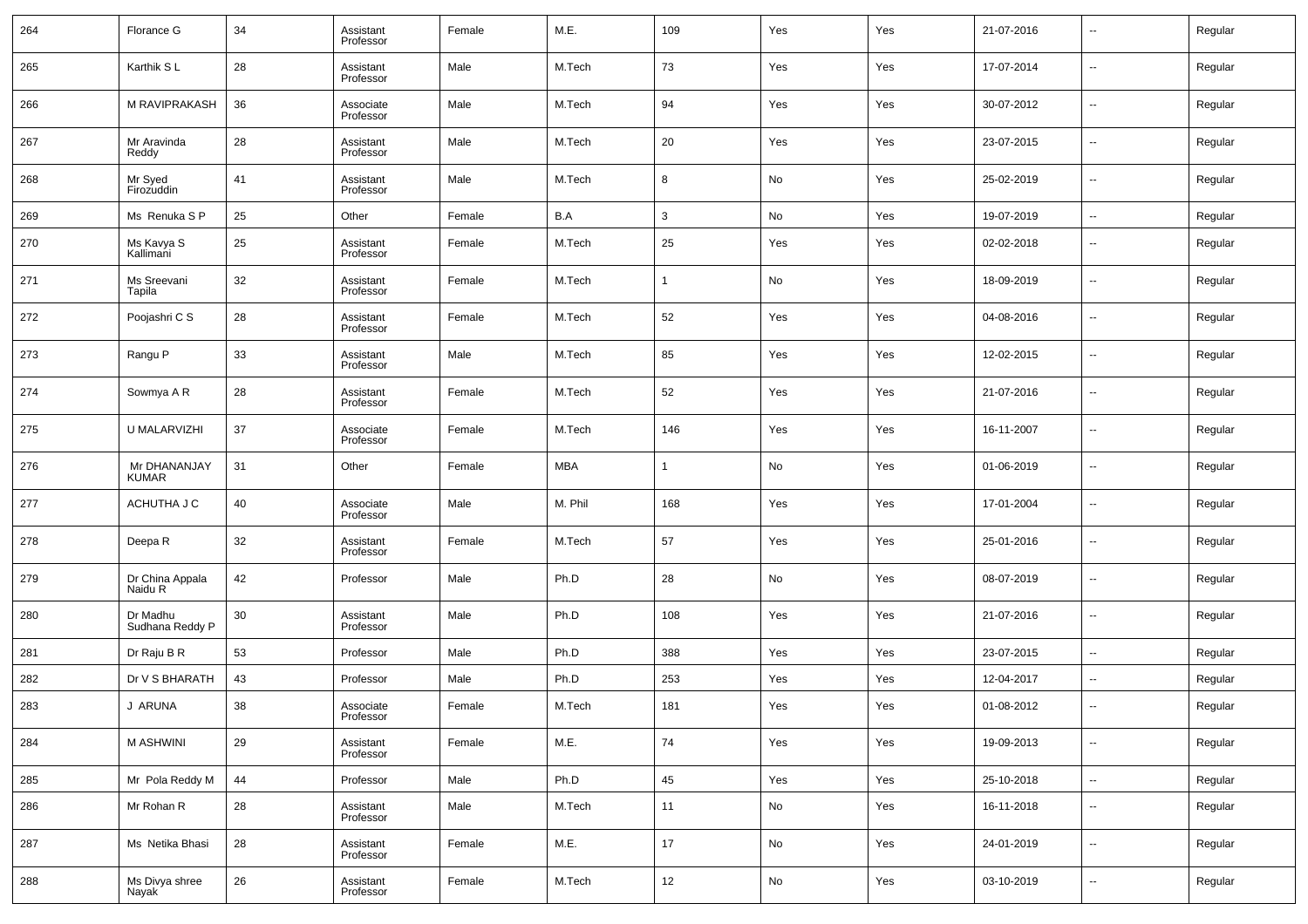| 289 | Ms ShradhaJ                       | 27 | Assistant<br>Professor | Female | M.Tech  | 27           | Yes | Yes | 28-07-2017 | $\overline{\phantom{a}}$ | Regular |
|-----|-----------------------------------|----|------------------------|--------|---------|--------------|-----|-----|------------|--------------------------|---------|
| 290 | Naveen Kumar K                    | 34 | Assistant<br>Professor | Male   | Ph.D    | 133          | Yes | Yes | 25-07-2012 | --                       | Regular |
| 291 | RAJESH B                          | 30 | Assistant<br>Professor | Male   | M.Tech  | 80           | Yes | Yes | 01-02-2014 | ш.                       | Regular |
| 292 | S KARUNA                          | 33 | Associate<br>Professor | Female | M.E.    | 86           | Yes | Yes | 31-08-2012 | $\overline{\phantom{a}}$ | Regular |
| 293 | Sindhuja R                        | 35 | Assistant<br>Professor | Female | M.Tech  | 79           | Yes | Yes | 08-10-2012 | ш.                       | Regular |
| 294 | THIRUMURUGAN<br>N.                | 30 | Assistant<br>Professor | Male   | M.Tech  | 30           | Yes | Yes | 30-07-2018 | $\overline{\phantom{a}}$ | Regular |
| 295 | <b>LEELA RAHINI</b>               | 40 | Assistant<br>Professor | Female | M. Phil | 183          | Yes | Yes | 05-09-2011 | ш.                       | Regular |
| 296 | Abdulkadar C H                    | 36 | Assistant<br>Professor | Male   | M. Phil | 110          | Yes | Yes | 01-08-2011 | $\overline{\phantom{a}}$ | Regular |
| 297 | Chitra G                          | 29 | Assistant<br>Professor | Female | M.Tech  | 73           | Yes | Yes | 13-12-2013 | ш.                       | Regular |
| 298 | Dr Channappa<br>Gowda DV          | 30 | Assistant<br>Professor | Male   | Ph.D    | 79           | Yes | Yes | 22-07-2013 | $\overline{\phantom{a}}$ | Regular |
| 299 | Dr M Nirmala                      | 41 | Professor              | Female | Ph.D    | 229          | No  | Yes | 16-07-2013 | $\overline{\phantom{a}}$ | Regular |
| 300 | DR RAI<br>SANDHYA                 | 43 | Associate<br>Professor | Female | Ph.D    | 241          | Yes | Yes | 20-09-2001 | $\sim$                   | Regular |
| 301 | Dr V<br>CHINNAPPAN                | 68 | Professor              | Male   | Ph.D    | 125          | Yes | Yes | 18-11-2010 | --                       | Regular |
| 302 | <b>IR MARUTHI</b><br><b>KUMAR</b> | 30 | Assistant<br>Professor | Male   | M.Tech  | 74           | Yes | Yes | 17-01-2014 | $\sim$                   | Regular |
| 303 | M ABHIJITH                        | 33 | Assistant<br>Professor | Male   | M.Tech  | 81           | Yes | Yes | 22-07-2013 | $\sim$                   | Regular |
| 304 | Mr Nanjunada<br>Swamy             | 49 | Other                  | Male   | B.A     | 339          | Yes | Yes | 14-08-1991 | $\overline{\phantom{a}}$ | Regular |
| 305 | Mr Ravindra V S                   | 29 | Assistant<br>Professor | Male   | M.Tech  | 27           | Yes | Yes | 02-02-2017 | $\sim$                   | Regular |
| 306 | Ms Nayana B S                     | 26 | Assistant<br>Professor | Female | M.Tech  | 3            | No  | Yes | 22-07-2019 | $\sim$                   | Regular |
| 307 | Ms Anjali P Rajesh                | 34 | Assistant<br>Professor | Female | M.Tech  | 29           | Yes | Yes | 01-08-2018 | --                       | Regular |
| 308 | Ms Sandya rani<br>vadlamudi       | 34 | Assistant<br>Professor | Female | M.Tech  | $\mathbf{3}$ | No  | Yes | 22-07-2019 | $\sim$                   | Regular |
| 309 | <b>NAVEEN KUMAR</b><br>KP         | 36 | Assistant<br>Professor | Male   | M. Phil | 122          | Yes | Yes | 08-07-2011 | $\sim$                   | Regular |
| 310 | Rahul D                           | 33 | Assistant<br>Professor | Male   | M.Tech  | 73           | Yes | Yes | 11-02-2015 | $\sim$                   | Regular |
| 311 | <b>RUBY RAICHEL</b>               | 37 | Associate<br>Professor | Female | M.Tech  | 169          | Yes | Yes | 22-08-2007 | $\sim$                   | Regular |
| 312 | SINDHUR                           | 29 | Assistant<br>Professor | Female | M.Tech  | 44           | Yes | Yes | 28-07-2017 | $\overline{\phantom{a}}$ | Regular |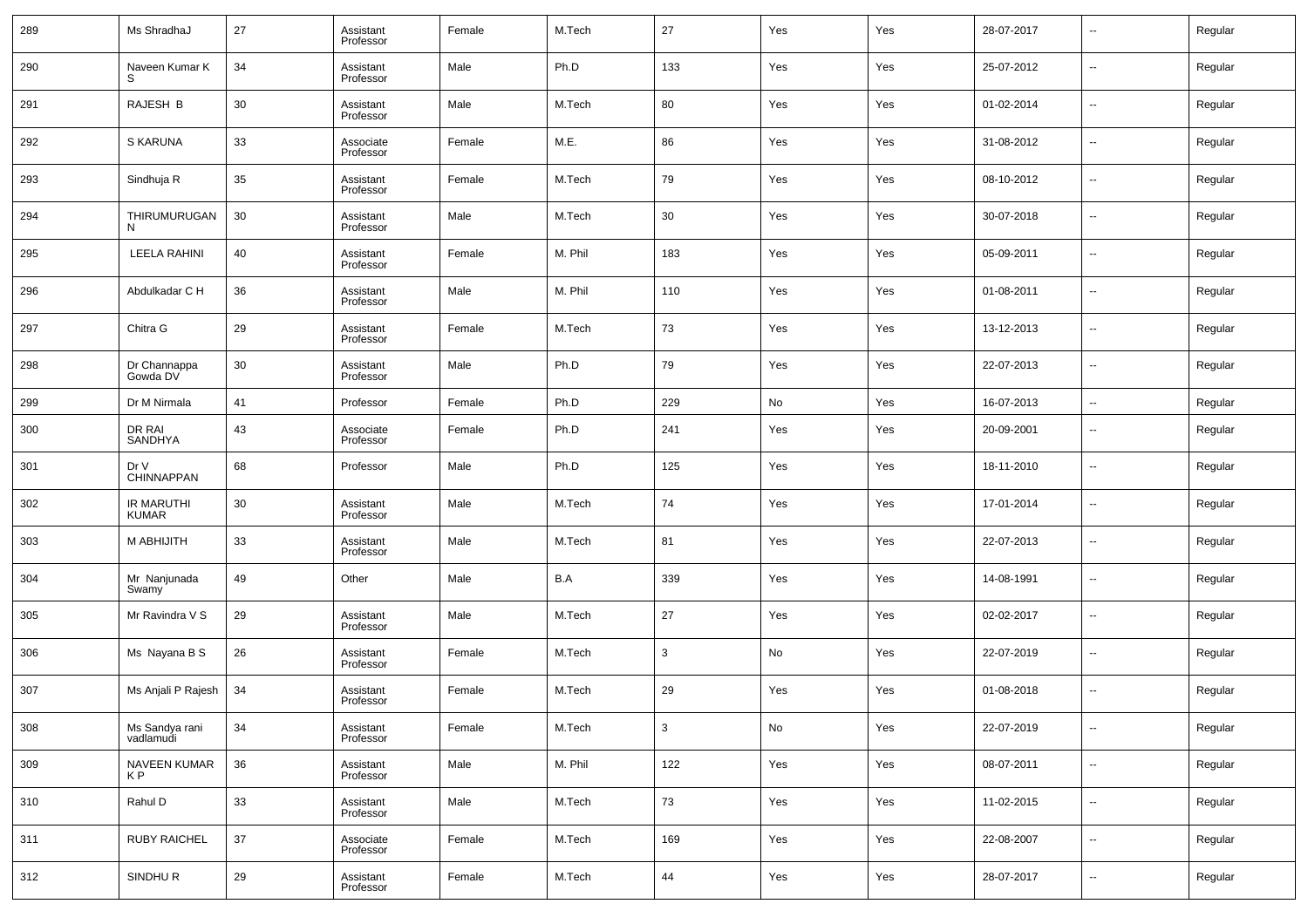| 313 | TELAGAM<br>SOMESWARI      | 34 | Assistant<br>Professor | Female | M.Tech       | 128          | Yes | Yes | 28-01-2012 | $\overline{\phantom{a}}$ | Regular |
|-----|---------------------------|----|------------------------|--------|--------------|--------------|-----|-----|------------|--------------------------|---------|
| 314 | DR JAYA KUMAR             | 41 | Associate<br>Professor | Male   | Ph.D         | 231          | Yes | Yes | 06-04-2009 | --                       | Regular |
| 315 | VINUTHA Y E               | 31 | Assistant<br>Professor | Female | M.Tech       | 73           | Yes | Yes | 22-07-2013 | $\overline{\phantom{a}}$ | Regular |
| 316 | CHANDRAKALA               | 62 | Associate<br>Professor | Female | M.E.         | 314          | Yes | Yes | 22-07-2013 | $\sim$                   | Regular |
| 317 | DR BHATI<br><b>SHIPRA</b> | 37 | Assistant<br>Professor | Female | Ph.D         | 122          | Yes | Yes | 01-08-2012 | ш,                       | Regular |
| 318 | DR K<br>VALARMATHY        | 34 | Associate<br>Professor | Female | Ph.D         | 133          | Yes | Yes | 30-01-2010 | $\overline{\phantom{a}}$ | Regular |
| 319 | Dr R<br>KANAGAVALLI       | 42 | Professor              | Female | Ph.D         | 253          | Yes | Yes | 24-01-2014 | ш,                       | Regular |
| 320 | DR T SHOBHA               | 37 | Associate<br>Professor | Female | Ph.D         | 181          | Yes | Yes | 26-07-2006 | $\overline{\phantom{a}}$ | Regular |
| 321 | <b>HARISH KUMAR</b>       | 32 | Associate<br>Professor | Male   | M.Tech       | 75           | Yes | Yes | 28-07-2014 | --                       | Regular |
| 322 | KUMARI NALINA             | 38 | Assistant<br>Professor | Female | M.E.         | 171          | Yes | Yes | 17-07-2006 | $\overline{\phantom{a}}$ | Regular |
| 323 | <b>MOUMITA KALI</b>       | 36 | Assistant<br>Professor | Female | M.Sc.        | 142          | Yes | Yes | 20-08-2007 | --                       | Regular |
| 324 | Mr<br>Narayanaswamy J     | 47 | Other                  | Male   | <b>B.COM</b> | 175          | Yes | Yes | 28-03-2005 | ш,                       | Regular |
| 325 | Ms Chintada<br>Madhuri    | 28 | Assistant<br>Professor | Female | <b>MCA</b>   | 9            | No  | Yes | 28-02-2019 | --                       | Regular |
| 326 | Ms Aishwarya N            | 30 | Assistant<br>Professor | Female | M.Tech       | 27           | Yes | Yes | 15-09-2017 | $\overline{a}$           | Regular |
| 327 | Ms Prathibha S            | 31 | Other                  | Female | B.A          | 1            | No  | Yes | 22-10-2018 | $\overline{\phantom{a}}$ | Regular |
| 328 | N MUNIYAPPA               | 53 | Associate<br>Professor | Male   | M.Tech       | 241          | Yes | Yes | 08-08-2012 | $\sim$                   | Regular |
| 329 | R B SINGH                 | 68 | Associate<br>Professor | Male   | M.Tech       | 458          | Yes | Yes | 27-07-2015 | $\sim$                   | Regular |
| 330 | Reshma H K                | 27 | Assistant<br>Professor | Female | M.Tech       | 54           | Yes | Yes | 14-06-2017 | $\sim$                   | Regular |
| 331 | SHIVAKUMAR M              | 27 | Assistant<br>Professor | Male   | M.Tech       | 62           | Yes | Yes | 21-07-2016 | --                       | Regular |
| 332 | Sumitha TL                | 37 | Assistant<br>Professor | Female | M.Tech       | 37           | Yes | Yes | 06-07-2011 | $\sim$                   | Regular |
| 333 | <b>VIR DHARAM</b>         | 36 | Associate<br>Professor | Male   | M.Tech       | 74           | Yes | Yes | 05-07-2012 | $\sim$                   | Regular |
| 334 | Dr R K Prema              | 33 | Assistant<br>Professor | Female | Ph.D         | $\mathbf{3}$ | No  | Yes | 22-07-2019 | $\sim$                   | Regular |
| 335 | Dr M Kathriravan          | 38 | Associate<br>Professor | Male   | Ph.D         | 28           | Yes | Yes | 01-08-2018 | $\sim$                   | Regular |
| 336 | DR NARMADHS<br>KALGI      | 40 | Assistant<br>Professor | Female | Ph.D         | 108          | No  | Yes | 07-03-2019 | $\sim$                   | Regular |